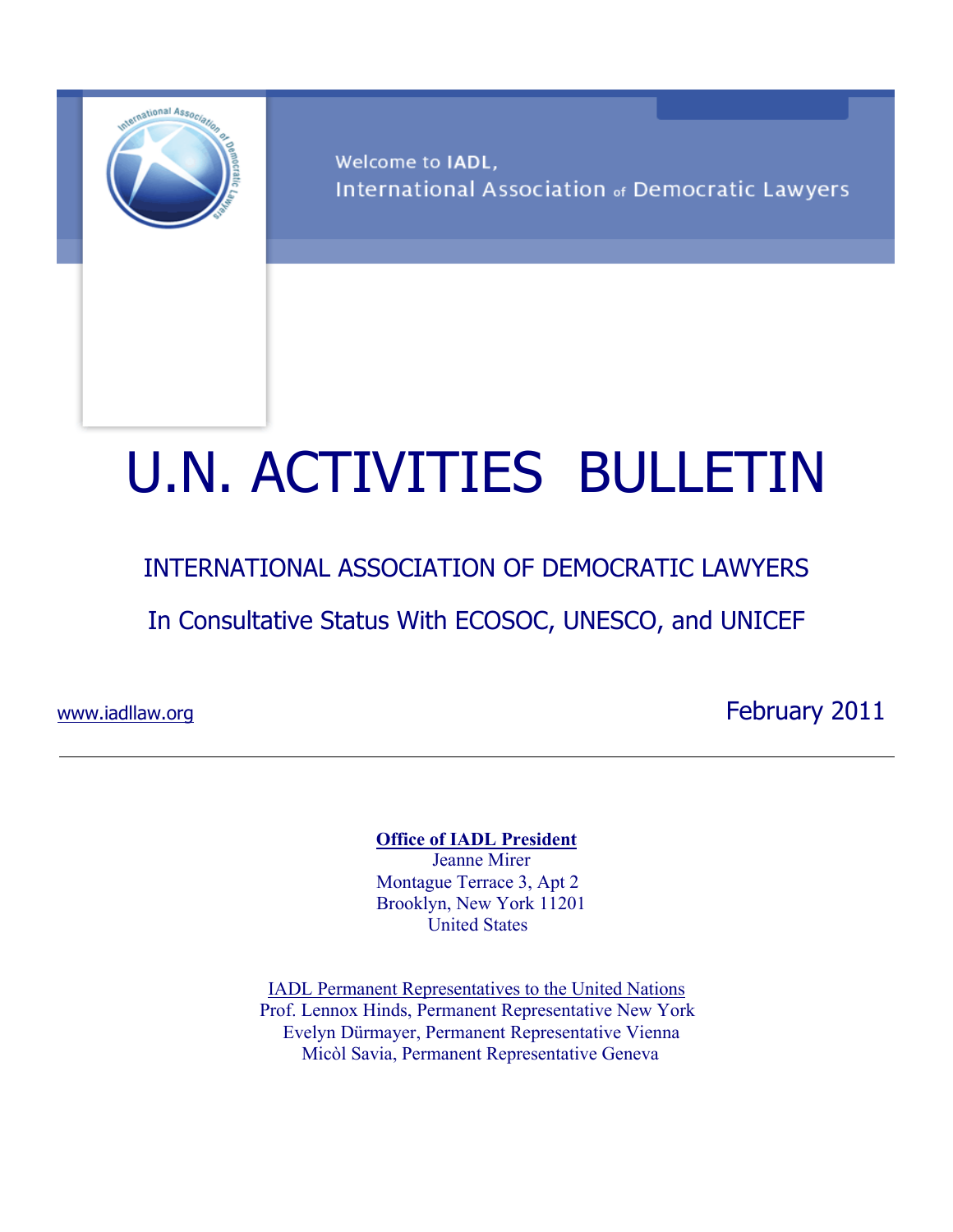#### **TABLE OF CONTENTS**

| NGO News: CoNGO General Assembly p. 8 |  |
|---------------------------------------|--|
|                                       |  |
|                                       |  |
|                                       |  |
|                                       |  |
|                                       |  |
|                                       |  |
|                                       |  |
|                                       |  |
|                                       |  |

#### **IADL's U.N. Activities in New York**

*Message from the Permanent Representative, Professor Lennox S. Hinds* 

We acknowledge the tremendous contribution by Alternate Representative Claire Gilchrist in preparing and organizing the U.N. Activities Bulletin, with the able assistance of law students Sarah Matari and Chris Roberts, two new IADL interns. We thank the representatives in Vienna for their submissions and urge the representatives in Geneva to submit their contributions in future reports.

We encourage members of the Bureau to carefully review the upcoming U.N. events listed at page eleven of the Bulletin and request those events on which you would like reports or additional information. Our representatives in New York, Vienna, and Geneva will make every effort to facilitate obtaining such reports or covering such events if time and resources permit.

Unfortunately, because of the press of work and other commitments, I have not been able to attend the Manila and now Dakar bureau meetings, but wish to congratulate Edre and Augustin in making these two meetings a success.

#### **IADL Assists Japanese Human Rights NGO with ECOSOC Accreditation December and January 2011**

Permanent Representative Lennox S. Hinds met with and briefed Ms. Mari Maemoto in connection with the Human Rights Now (HRN) NGO to develop a strategy for their successful request for ECOSOC status. HRN is an NGO committed to human rights, founded in Tokyo in 2006 by Ms. Kazuko Ito, a former IADL Alternate Representative to the U.N. in New York. President Jeanne Mirer has issued a letter in support of the organization's application for accreditation, and HRN representatives will lobby ECOSOC committee members in January 2011. Alternate Representative Beth Lyons has also provided assistance in this matter.

#### **ICTR / RWANDA NEWS**

#### **ICTR Defense Lawyer Peter Erlinder Lectures on Rwanda and the ICTR during U.S. speaking tour, January 2011**

Defense Attorney Peter Erlinder, who was jailed in Rwanda last summer for his work as an ICTR lawyer and based on scholarly articles he has written concerning the Rwandan government, spoke in New York City on January  $27<sup>th</sup>$  as part of a Northeast U.S. speaking tour. Professor Erlinder spoke about the U.N. and U.S. documents he uncovered in the discovery process at the ICTR, and their implications concerning the falsification of history and the responsibility of Rwandan President Paul Kagame and the Rwandan Patriotic Front (RPF) for crimes in the region. This event was attended by Claire Gilchrist.

#### **Security Council Meeting, December 6, 2010, U.N. Headquarters in NY**

Alternate Representative Beth Lyons attended the meeting of the Security Council on December 6, 2010. At this meeting, the Presidents of the ICTR and ICTY presented their biennial reports on the Completion Strategy. The ICTR projects the end of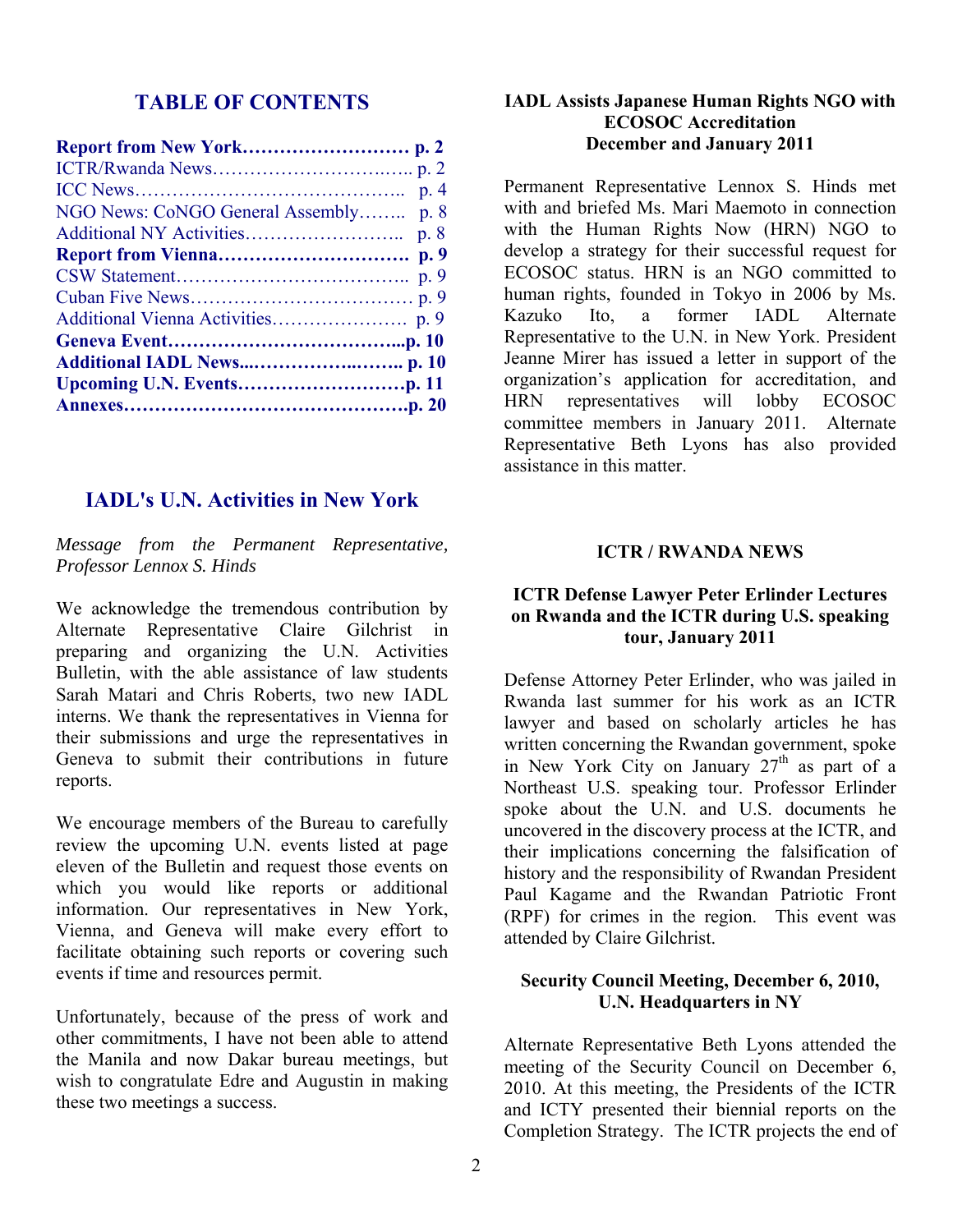trials in 2011, and the completion of appeals in 2013. The ICTY projects the end of trials in 2013, and the completion of appeals in 2014. Although the SC members were grudging in their acceptance of another delay, only the Russian Federation was vociferous in its criticism of the trials for repeated delays, and the effect on rights of defendants.

ICTR President Judge Byron requested that SC members accept referral cases as Rwanda is willing to do. To date, the ICTR Trial and Appellate Chambers have rejected all Prosecution requests for the transfer of cases of indicted persons from the ICTR to Rwanda. There are three pending requests for transfer. The cases of suspects have been transferred consistently in the last few years, including twenty-five cases transferred in June 2010.

There was a consensus at the meeting that a proposal for a Residual Mechanism would be adopted before the end of 2010. On 22 December 2010, a Resolution and Statute for the International Residual Mechanisms for Criminal Tribunals was adopted by the SC (S/RES/1966 [2010]). The Residual Mechanism for the ICTR will commence in July 2012; for the ICTY, in July 2013. The archives for each tribunal will be located at Arusha and The Hague respectively. The Residual Mechanisms will prosecute only cases of defendants who held the most senior positions; other cases will be referred to national jurisdictions.

The last speaker at the SC meeting was the representative from Rwanda. He reiterated Rwanda's request for transfer of pending cases and additional cases of suspects, and transfer of the ICTR's archives. The representative attacked the FDLR as a terrorist organization, linked terrorism to the ideology of genocide denial and compared Rwanda's laws on genocide denial to those of countries in which denial of the Holocaust is a crime. He also criticized the activism of ICTR defense lawyers outside the courtroom, in particular at public conferences and in the international media. A full transcript of the meeting is available at www.un.org under the Security Council section.

#### **Meetings with ICTR Officials on Prisoner Issues, November 2010, Arusha**

Beth Lyons, as a Defense attorney at the ICTR, met with ICTR officials, including ICTR President Byron, on issues related to the prisoners: their representation, conditions and sentencing procedures. The meetings did not elicit much new information, but were useful fora in which to express the concerns of defense attorneys.

#### **Meeting with the Office of Legal Affairs (OLA), November 2010, U.N. Headquarters in NY**

At Professor Peter Erlinder's request, Professor Lennox S. Hinds and Beth Lyons joined him in a meeting with the OLA to obtain clarification of the Appeals Chamber's Decision on Immunity for ICTR defense attorneys, issued in Professor Erlinder's case in October 2010. Professor Hinds led the meeting, and presented the chilling effect of Rwanda's actions in this case on defense attorneys generally. The representatives from the OLA indicated that the OLA could not take any positions on issues, on its own, without a request from the ICTR Registrar.

#### **Meeting on Ending Impunity in the Great Lakes Region, September 2010, NY**

Sponsored by Global Information Network, Nobel Peace Prize nominee Juan Carrero Sarlegui, Spanish Senator Pere Sampol and Professor Peter Erlinder addressed the role of the U.S, the leaked U.N. Mapping Report and the impunity of Rwandan President Paul Kagame and the Rwandan Patriotic Front (RPF) for crimes in the region. Messrs. Carrero and Sampol successfully advocated for a lawsuit in Spain against members of the Rwandan government, on behalf of Spanish victims who died in Rwanda in 1994. The event was attended by Beth Lyons.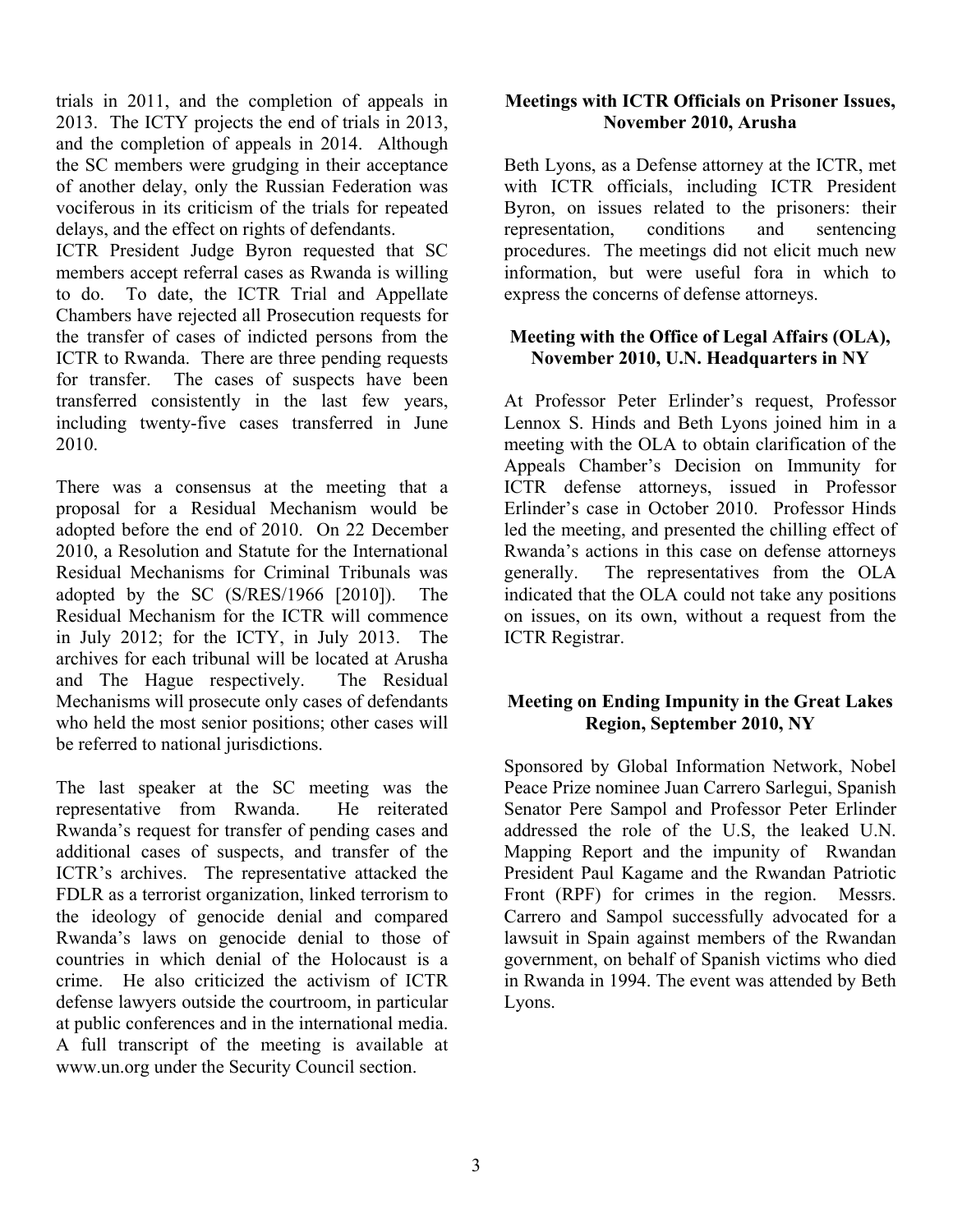#### **ICC NEWS**

#### **Assembly of States Parties December 6 – 10, 2011**

The ninth session of the Assembly of States Parties (ASP) to the Rome Statute of the International Criminal Court (ICC) took place in New York on December 6-10<sup>th</sup> 2011. IADL interns Jared Lerner, Chris Roberts, and Sarah Matari attended the session, and compiled day by day accounts of the major discussions and debates of this session. Their reports are below.

#### **Day One**

Chris Roberts and Jared Lerner attended the first day, which began with statements by several dignitaries. The Secretary General opened the Assembly with a call for state compliance with all outstanding arrest warrants, and noted the importance of the ICC proving its impartiality in the courtroom.

The President of Colombia, the first head of state to speak at such a meeting, then spoke. He noted the importance of accountability, as well as measures that move a country forward towards peace. In this context, he presented Colombia's Justice and Peace law, aimed at demobilization and land return to address internal displacement. He spoke as well of the importance of interstate cooperation, and a vision of complimentary in which the crucial responsibility lies with the State, with the international community stepping in if there is a lack of will or ability.

The President of the Court then spoke, observing the increasing workload of the court: ICC sessions are at an all time high, and there have been more applications for victims participation this year than in all previous years combined. He noted as well the coverage of new ground, with the first investigation initiated proprio motu by the prosecutor, the first arrest warrant for genocide, and the first time in which issues of state responsibility have been referred to the Security Council. He also noted the Court's attempts to be as efficient as possible in difficult financial times, and argued that the integrity of the court would be greatly harmed

should a trial be delayed for financial reasons. He also noted the court's pride in upholding the rights of the accused.

The Chief Prosecutor, Luis Moreno-Ocampo, provided an overview of the successes of the Review Conferences of the Rome Statute and welcomed four countries that recently adopted the Rome Statute: Bangladesh, Moldova, Saint Lucia, and Seychelles.

He then spoke to the success of European arrests relating to the crimes in the Kivus, and suggested further attention to the situation in the Congo. He expressed his gratitude for the respect and support shown to the ICC by Kenyan leaders at the highest level in relation to the investigations in Kenya. He noted Guinea and the Cote d'Ivoire as countries of interest, and noted that parties in Cote d'Ivoire had contacted his office to request intervention. He explained that the role of the Office of the Prosecutor is to strictly take into account the legal issues, and not to make political or geographical judgments. He noted the ongoing consideration of documents lodged by the Palestinian authorities, as well as considerations relative to Afghanistan, Cote d'Ivoire, Honduras, and Nigeria, and that the Office would shortly look into recently received complaints against North Korea by South Korea.

Relative to State oversight, the Prosecutor noted his Office was ready to present a full picture of its activities and their effects in the Hague and around the world; he expressed his concern however about reopening the discussion of internal governance, and while supporting an independent oversight mechanism to address misconduct, opposed taking away the Prosecutor's authority to start new investigations. He also noted that while it is proper the Prosecutor is directly under the States parties supervision, it is important that the Prosecutor's staff refer only to him, for any other arrangement would compromise the Office's independence.

The Victims' Trust Fund Chair spoke briefly, noting the increased role for victims.

The President of the Assembly then spoke, praising the work done in Kampala, calling for efficiency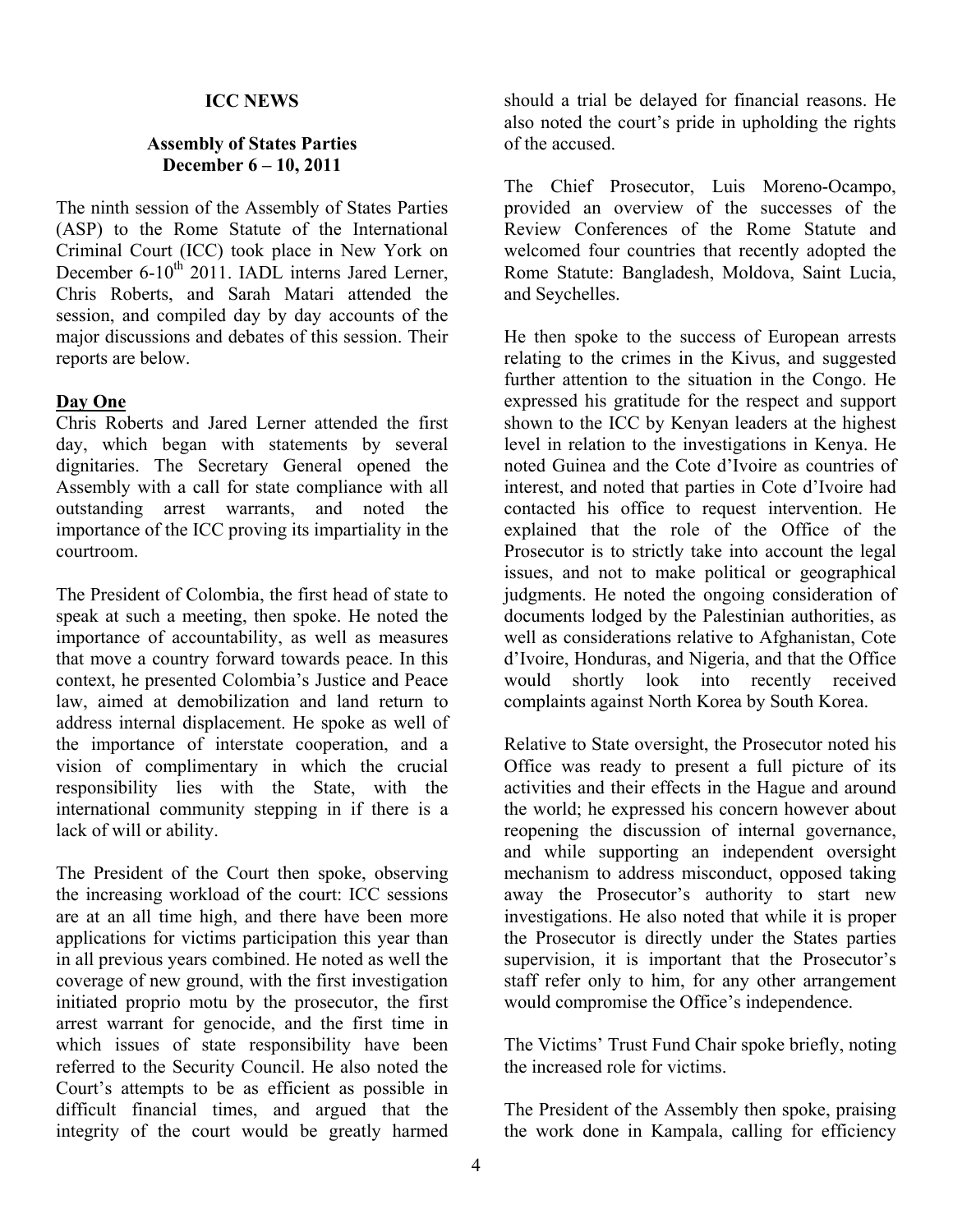while preserving a budget necessary to continue the ICC's core activities, and noting the importance of both accountability and independence within the ICC structure. He also noted that he does not believe the present time is the right one for expanding the jurisdiction.

Many States parties then spoke, reiterating praise for Kampala and its outcomes, noting the problem of lack of cooperation, the importance of complimentarity, and the need for accountability, efficiency and effectiveness. A number of countries also made victims' trust fund, or family of detainee visit fund, pledges. Botswana called for maximum balance in the recruitment process. South Africa noted the importance of the court in Africa in the long term, and the importance of focusing on this and providing adequate funding. France noted concern over the ICC being involved in developing local legal capacity, arguing there are other better avenues for this. They also expressed concern that the crime of aggression component infringes on Security Council territory. Uganda expressed their appreciation for support to their judiciary. Bolivia called for crimes against mother earth to be included. Brazil too stressed the role of complimentary and the importance of supporting local judiciaries, with the ICC stepping in as a last resort. Zambia noted the importance of the selection of officers being conducted with transparency. Kenya highlighted their support for ICC activities in country, and called for a special fund to support witness protection. Norway called for special attention to victims of sexual violence, particularly in the DRC.

#### Comments by an ICC Judge

Sir Adrian Fulford, a current ICC Judge, spoke during a side event entitled "Reflections of an ICC Judge" in which he proposed changes to the functioning of the ICC. He explained that a major focus of the ICC in the future should be to eliminate certain processes and exclude the Court from some minor aspects of trials in order to speed up ICC trials. These proposals included putting the less central facts of the case into reports instead of requiring numerous witnesses, which would allow for more appropriate use of witness and expert witness testimony; adding time for depositions

instead of certain witness testimony, which has proven successful during the ICTY; increasing the use of video- conferencing for witness testimony instead of paying the cost of transporting each of the witnesses to the Court; amending the statute so that a single judge can make rulings during pretrial motions and hearings instead of delaying the process if a single judge is absent; and addressing the structure of the court especially regarding the use of funding in order to make it more efficient.

#### **Day Three**

Jared Lerner attended the third day of the ASP, which included discussions about ICC finances, an Independent Oversight Mechanism, and amendments to the Rome Statute.

The Committee on Budget and Finance presented a financial overview of the Court during the morning session. The Committee reported that the current estimated cost of the Court's activities for the upcoming budget is 11.46 million Euros, and that the recent financial crisis and the economic impact it has had on the worldwide community has continued to adversely affect the ICC.

Regarding an oversight mechanism, Italy was one of several countries that discussed the need for such a structure. Several States Parties expressed views in favor of an Independent Oversight Mechanism, because they believe that more dialogue between the Assembly of States Parties and the Court can only benefit the credibility of the ICC. Several member States expressed concern over the possibility of the upcoming elections changing the composition of the Court, which, in part, supports these States' desires to empower an Independent Oversight Mechanism.

#### Comments by the ICC Prosecutor

Chief Prosecutor Moreno-Ocampo spoke during a side event entitled "Reflections of an ICC Prosecutor" in which he reflected on his work with the ICC. The Chief Prosecutor focused on the preliminary examination period and ways in which to make the procedures and spending of the Court and the Office of the Prosecutor more efficient.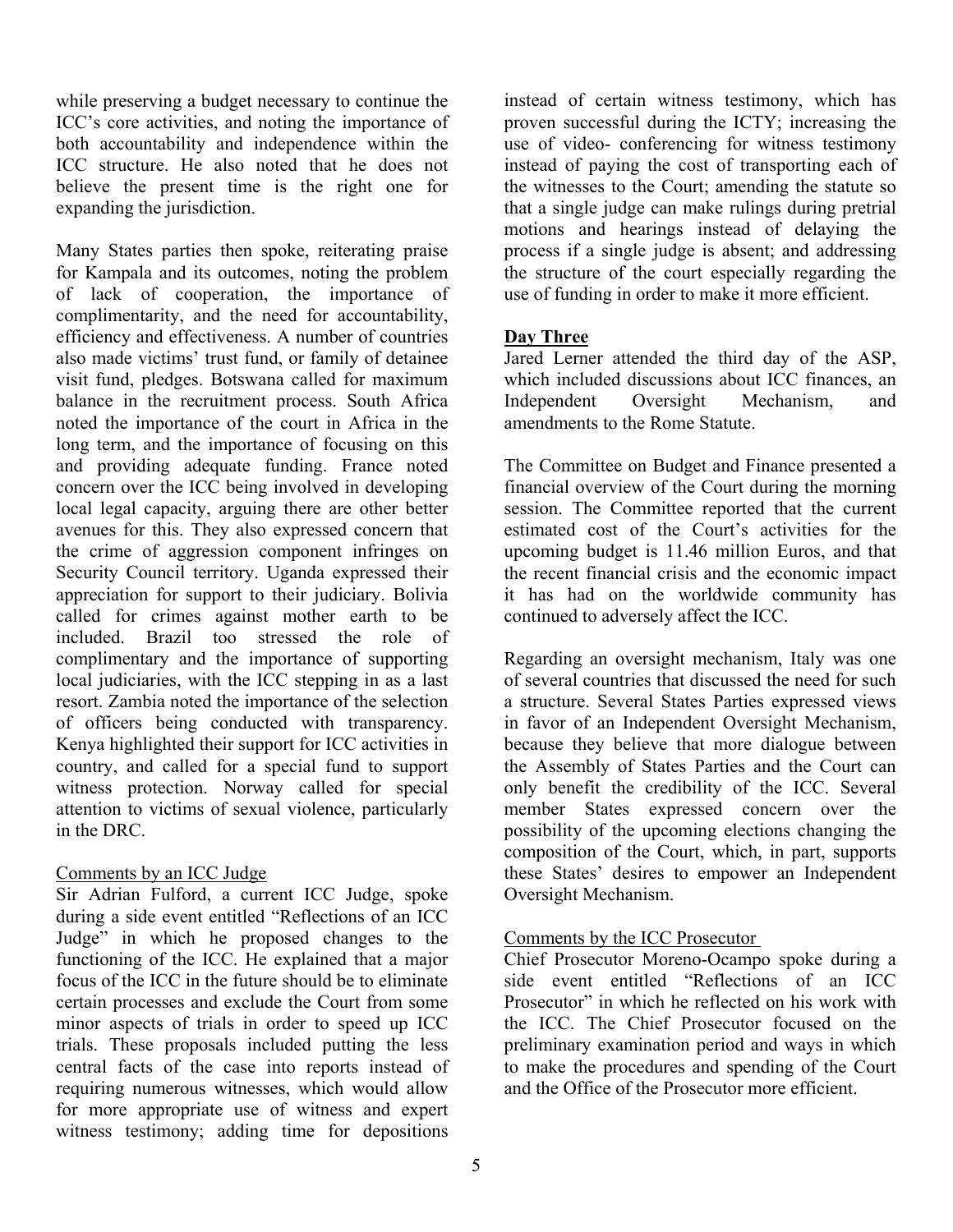The Prosecutor also discussed current cases. Of the nine cases currently in the preliminary examination period, Afghanistan, Cote d'Ivoire, Honduras, and Nigeria are being examined for whether crimes under the Courts' jurisdiction have occurred. The investigations in Georgia, Colombia, and Guinea are currently following the national proceeding before considering any ICC intervention. The ICC prosecutor has also opened investigations in the Democratic Republic of Congo, Uganda, the Darfur region of Sudan, the Central African Republic, and Kenya. Resulting from these investigations the ICC Office of the Prosecutor was able to issue 13 arrest warrants. The ICC prosecutor explained that he planned to begin a pretrial chamber hearing to confirm charges against 6 people involved in the Kenya investigation. The ICC prosecutor also explained that two people had just begun a hearing in the pretrial chamber to confirm charges against them for war crimes regarding attacks against African Union peacekeepers.

The ICC prosecutor briefly discussed the need for countries to quickly respond to ICC investigations and arrest warrants. If all States Parties immediately reacted to ICC arrest warrants and investigations it would save the Office of the Prosecutor and the Court time and resources.

#### **Day Four & Day Five**

IADL intern Sarah Matari attended days four and five of the ASP. On day four, Assembly members were briefed by committee facilitators regarding issues pertaining to the ICC budget, Independent Oversight Mechanism, Resolution on Strengthening the International Criminal Court and the Assembly of States Parties ("*Omnibus Resolution*"), permanent premises of the ICC, and Rome Statute amendments. Assembly members also continued their general debate and state representatives from Guatemala, Kuwait, Guinea, and the League of Arab States presented on various ICC issues, including the crime of aggression amendment, the universalization of the Rome Statute, and the alleged crimes committed by elected officials in the occupied Palestinian territories and Sudan. Nongovernmental organization representatives contributed to the general debate and discussed various issues, including the ICC policy to fund

family visits to indigent detainees, judicial elections, the importance of Rome Statute ratification by domestic legislatures, the need to bring Sudanese President Omar al-Bashir to justice over crimes committed in Sudan, the obligation on member states to surrender President al-Bashir to the ICC, the importance of creating policies that are mindful of the physical and psychological health of victims, parties, and the ICC legal community, and the need to act on the comments made at the previous review session in Kampala, Uganda.

On the subjects relating to Sudan and the Palestinian territories, the views of some general debate participants were as follows: The League of Arab States argued that to arrest President al-Bashir, an acting elected official, would be a violation of international diplomatic relations law. Other states and NGOs that breached the subject advocated for al-Bashir's arrest. Among these advocates were the International Commission of Jurist Kenya, Human Rights Watch, and Amnesty International. The League of Arab States also noted the need to bring justice to the perpetrators of crimes in the Palestinian territories. Organizations, such as the International Federation of Human Rights, joined this call for justice.

On day five of the ASP, at the final plenary session, the Assembly adopted resolutions regarding the 2011 ICC budget, the ICC permanent premises, the Independent Oversight Mechanism, the Omnibus Resolution, and ICC governance. Specifically, the Assembly approved the 2011 budget for  $€103,607,900$  and the ICC permanent premises project will remain within the budget of  $£190$ million. The Assembly adopted an Operational Mandate for the Independent Oversight Mechanism. By way of elections, the Assembly elected Ambassador Simona Mirela Miculescu, Permanent Representative of Romania to the United Nations, as Assembly Vice-President and postponed the election of the Assembly President for the tenth session. In closing, the acting Assembly President commented on pressing ICC issues, including the importance of recommending and selecting only the most qualified persons to fill six new judicial positions and the position of Chief Prosecutor, as well as striking a balance between empowering the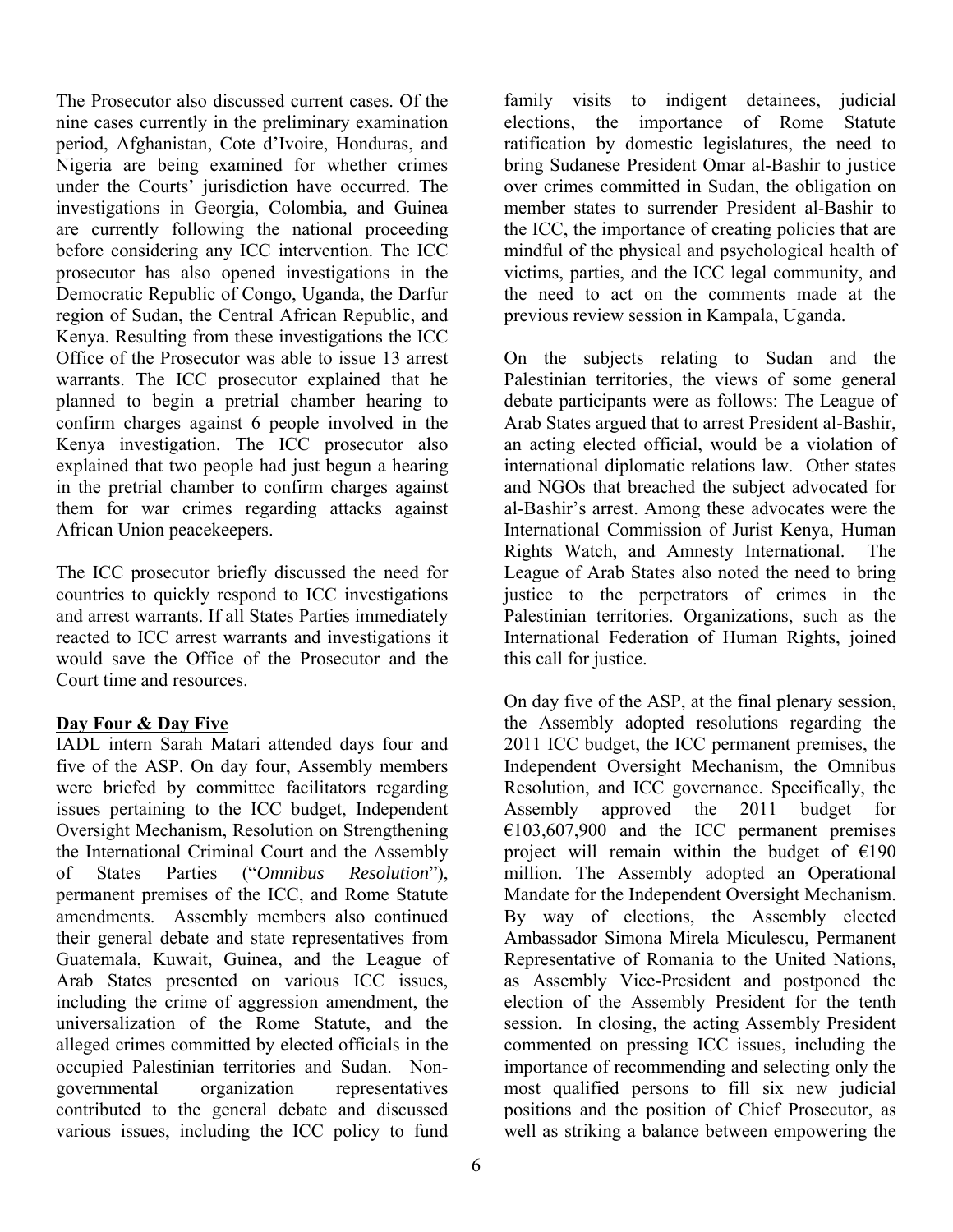ASP and maintaining the independence of the ICC.

#### **Reflection on the ICC Review Conference December 16, 2010**

At this New York City Bar Association event, a panel of 5 speakers presented their reflections on the first-ever Review Conference on the Rome Statute that took place in Kampala earlier in 2010.

First, Jennifer Trahan, from the Global Affairs Program at NYU, spoke of the unexpected success on definition of the crime of aggression. She noted that jurisdiction was a particularly contentious issue, but due to several states working together a compromise was reached, producing a text that allows for Security Council referral, or for the court to decide after State or Prosecutor action. She notes that the acts of non-State parties are excluded (which is broader than the current

carve out), and that there is an opt out feature. She also noted the definition of aggression is conservative, particularly in that it refers to manifest violations.

Wanda Akin and Raymond Brown of the International Justice Project & List Council ICC then spoke on victims rights. Ms. Akin noted continuing funding problems, in particular in the application process, relative to victims' participation. She also argued against internalization of the victims' representation process. In addition, she called for more attention to developing a diverse body of lawyers, and in particular African lawyers, at the ICC. Mr. Brown noted continuing resistance to the empowerment of victims (evinced by the linkage of discussions of victims and the 'cost driver' terminology). He also noted the import of independent lawyers being involved in the ICC. He stressed the importance of adequately protecting intermediaries.

Richard Dicker from Human Rights Watch spoke on cooperation. He noted that this includes judicial as well as diplomatic cooperation – in other words, providing evidence and documents, executing searches, protecting witnesses, and freezing assets. He noted that this must be on the side of the defense

as well as the prosecution. He also noted that this should be seen as a positive by the countries involved as well in so far as they can obtain support from the better off States parties to carry on this work. He then reflected extensively on the issue of cooperation relative to the Bashir indictment in Africa – arguing that the AU critiques were largely engineered by North African states, but noting that despite the Chad and Kenya visits, it does seem that Bashir's ability to travel has been curtailed to an extent, and arguing that Kampala helped to strengthen the resolve against hosting Bashir.

John Washburn, the Convener of the American NGO Coalition for the ICC, spoke last on the peacejustice debate. He acknowledged that there are strong arguments that there is a conflict, while noting that it is largely a matter of faith for the Court, Prosecutor's Office, and NGO

community that the two go together. He observed that justice in the ICC world is very different from in a normal domestic context – there can be no proportionate punishment; instead, punishment reflects a statement to victims and the world, an acknowledgement that what happened to them was wrong – and in this sense, he stressed the importance in general of supporting victims, and the post-conflict recovery. He observed in particular that both the Court and the Prosecutor have stated publicly they will not make a choice on this matter. On the other hand, while this suggests the Security Council is the body to do this, he observed that it appears unwilling or unable to do so. He pointed out that while some call for the Prosecutor to use discretion in these instances, under Article 53, that that article was not intended for this purpose (it was intended for cases when the potential defendant is too sick, too old, etc.). He also noted that the Pretrial Chamber's monitoring of the Prosecutor would mean that, while he might have some timing discretion, any Prosecutor would have to be extremely careful in this regard. IADL intern Chris Roberts attended this meeting.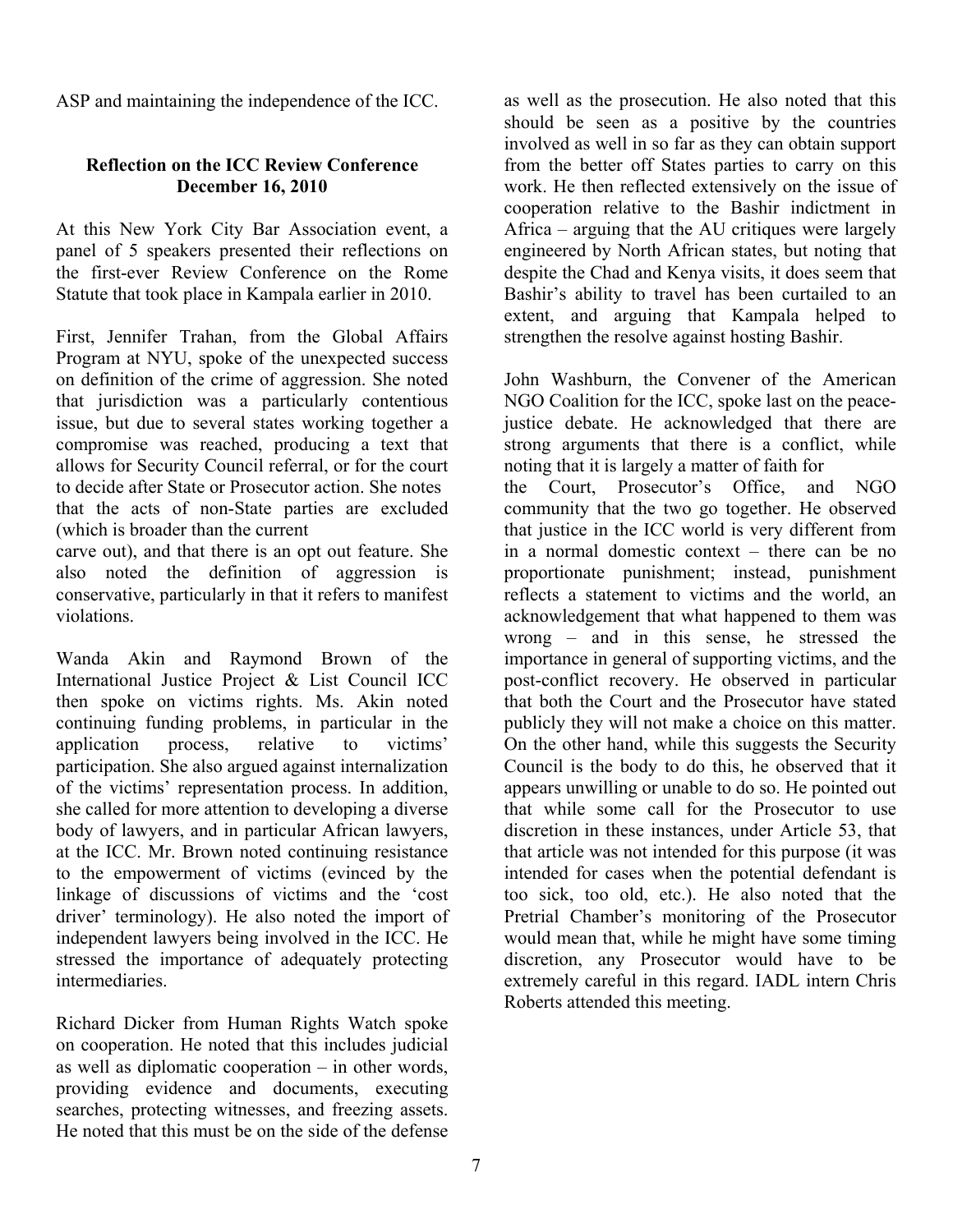#### **NGO NEWS**

#### **CoNGO 24th General Assembly January 17-19, 2011**

The Conference of Non-Governmental Organizations in Consultative Relationship with the United Nations (CoNGO), which facilitates the participation of NGOs in United Nations debates and decision-making, and of which the IADL is a member, recently held its 24<sup>th</sup> General Assembly in New York. IADL intern Jared Lerner was in attendance.

The theme of this year's conference was, "Defining the Present, Shaping the Future." Presiding over the 24th General Assembly, President Bautista discussed progress made since the 23<sup>rd</sup> General Assembly and key objectives for shaping the future of CoNGO. Among these objectives, President Bautista emphasized the need (1) for NGOs to continue to play an instrumental role in international relations by maintaining communication with governments and the UN, (2) for the Civil Society Development Forums to maintain a focus on human rights issues, (3) to empower persons living in developing countries and improve their quality of life by successfully resolving human rights issues, and (4) for the forty CoNGO Committees to make the Millennium Development Goals a priority in their work.

President Bautista also described the establishment of the Governance Committee and the launch of the CoNGO Regional Committee in Africa (RCA), noting that RCA efforts in the region will continue to facilitate more African NGO participation and will encourage younger people to get involved with the work of the organization. For more information on the 24<sup>th</sup> General Assembly, please see Jared's full report attached as an Annex to the Bulletin.

#### **Additional New York Activities**

#### International Law Careers Panel

In October 2010, Alternate Representative Beth Lyons spoke on international criminal defense work on a Career Panel at the International Law Student

Weekend, at the Leitner Center for International Law and Justice, Fordham University School of Law, New York City in October 2010.

Dilemmas of Human Rights Fact Finding Lecture On November 10, Alternate Representative Claire Gilchrist attended a lecture by the Honorable Richard Goldstone, who most recently headed the U.N. Human Rights Council's fact finding mission to Gaza, and Radhika Coomaraswamy, the United Nations Special Representative for Children and Armed Conflict, on "The Dilemmas of Human Rights Fact Finding," presented by the International Center for Transitional Justice and New York University Law School. Mr. Goldstone emphasized the need for public hearings near the sites of violence to ensure transparency and credibility in the fact-finding process, and highlighted the crucial role of civil society in gathering evidence at the scene of an event. Ms. Coomaraswamy commented on the role of U.N. special rapporteurs in human rights fact-finding, and discussed her views on the current debate surrounding the legitimacy of the ICC, warning that concerns that the court is engaged in racial and political profiling should not obscure the achievement that the creation of the ICC represents in the struggle to end impunity for human rights violations world-wide.

#### Recruitment of new IADL interns

In November, Alternate Representative Claire Gilchrist, in consultation with Alternate Representative Beth Lyons and Permanent Representative Lennox Hinds,

recruited two new IADL interns, Sarah Matari and Chris Roberts, as additional observers for U.N. activities in New York. Sarah is a third year law student at Fordham University and Chris is a second year law student at New York University, in New York. Claire continues to coordinate the activities of IADL interns Jared, Sarah and Chris.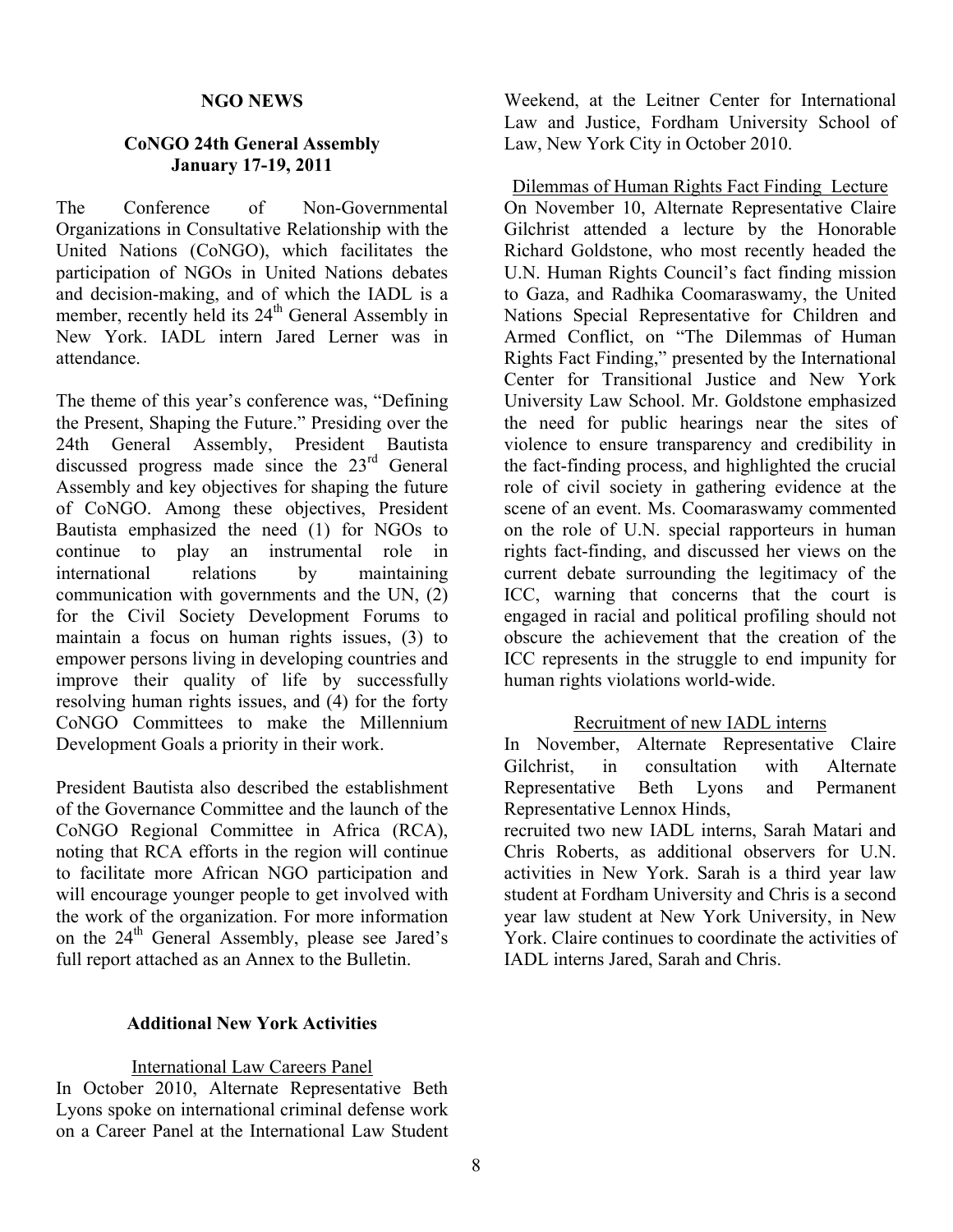#### **IADL's U.N. Activities in Vienna**

The following section discusses the activities of Permanent Representative to the U.N. in Vienna Evelyn Dürmayer and Alternate Representative Lilian Hofmeister since the summer of 2010.

#### **IADL Signs Statement for the 55th CSW**

On behalf of the IADL, Evelyn signed a statement on the "Access and participation of women and girls to education, training, science and technology, including for the promotion of women's equal access to full employment and decent work", for the 55<sup>th</sup> session of the United Nations Commission on the Status of Women. The statement is attached in the annex as CSW Draft Statement.

#### **Vienna NGO Committee on the Status of Women Meeting**

On January 20, 2010, Evelyn attended a meeting of the Vienna NGO Committee on the Status of Women, where members discussed the upcoming 55<sup>th</sup> session of the CSW and a parallel event to the CSW hosted by the Permanent Mission of Austria to the United Nations. The event is entitled "Sharing Knowledge- Joining Forces - Gaining Power: Mentoring as a Tool to Empower NGO Women at the UN CSW" and was organized by young women. It takes place on Thursday February 24th, from 1:15 till 2:45 pm at the Permanent Mission of Austria to the United Nations, 600 Third Avenue at 40th Street, 31st floor in New York.

Members at the meeting also discussed amendments to the Statutes, the dates of the next meetings, and the possibility of nominating guests and experts to attend future meetings. The current meeting was attended by guest Gabriele Matzner- Holzer, a former Austrian Ambassador to Tunisia. Elisabeth Holzleithner, a professor of Legal Gender Studies has been asked to attend a future meeting as an expert.

The invitation letter for this meeting is attached in the annex.

#### **Meeting with Spouses of Cuban Five**

On October 28, 2010, Evelyn and another lawyer met with Adriana Perez (wife of Gerardo Hernandex) and Olga Salanueva (wife of Rene Gonzales) in a separate room at Café Landtmann. The second secretary of the Cuban Embassy, Iveta Lopez Rodriguez, two Board members of the Austro-Cuban Society, a translator and Ana Mayra Rodriguez Falero (Asesora of the National Assembly) were present. The wives and Ana Mayra Rodriguez Falero were informed about the work of IADL and the side event in Manila, and Evelyn gave them a copy of the report made by Len Weinglass. They asked for solidarity and pressure on President Barack Obama to set the Cuban Five free, as the decision of the Court is still pending and probably will not be in favor of the Cuban Five.

#### **Additional Vienna Activities**

#### Legal Salons with Norman Paech and Manfred Nowak

Together with Lilian Hofmeister, Evelyn Dürmayer started a legal salon. The first discussion, on 8 July 2010, featured Norman Paech, former speaker of Die Linke in the Deutschen Bundestag and Professor Emeritus at Hamburg University, and focused on the Free Gaza Movement.

The next discussion, on 18 January 2011, featured Manfred Nowak, former U.N. special rapporteur on torture, who focused on Austria, child education and interdisciplinary cooperation. Manfred Nowak made a very personal and precise report on his work, the legal definition of torture and the missing points he emphasized. The discussion was very lively and focused on the disastrous situation of prisons in Greece, the impossibility for him to visit Guantanamo in 2008 and speak freely with the prisoners. Nowak was the first in a press conference in London to call for the closing of Guantanamo. The discussion focused on Austria as well, in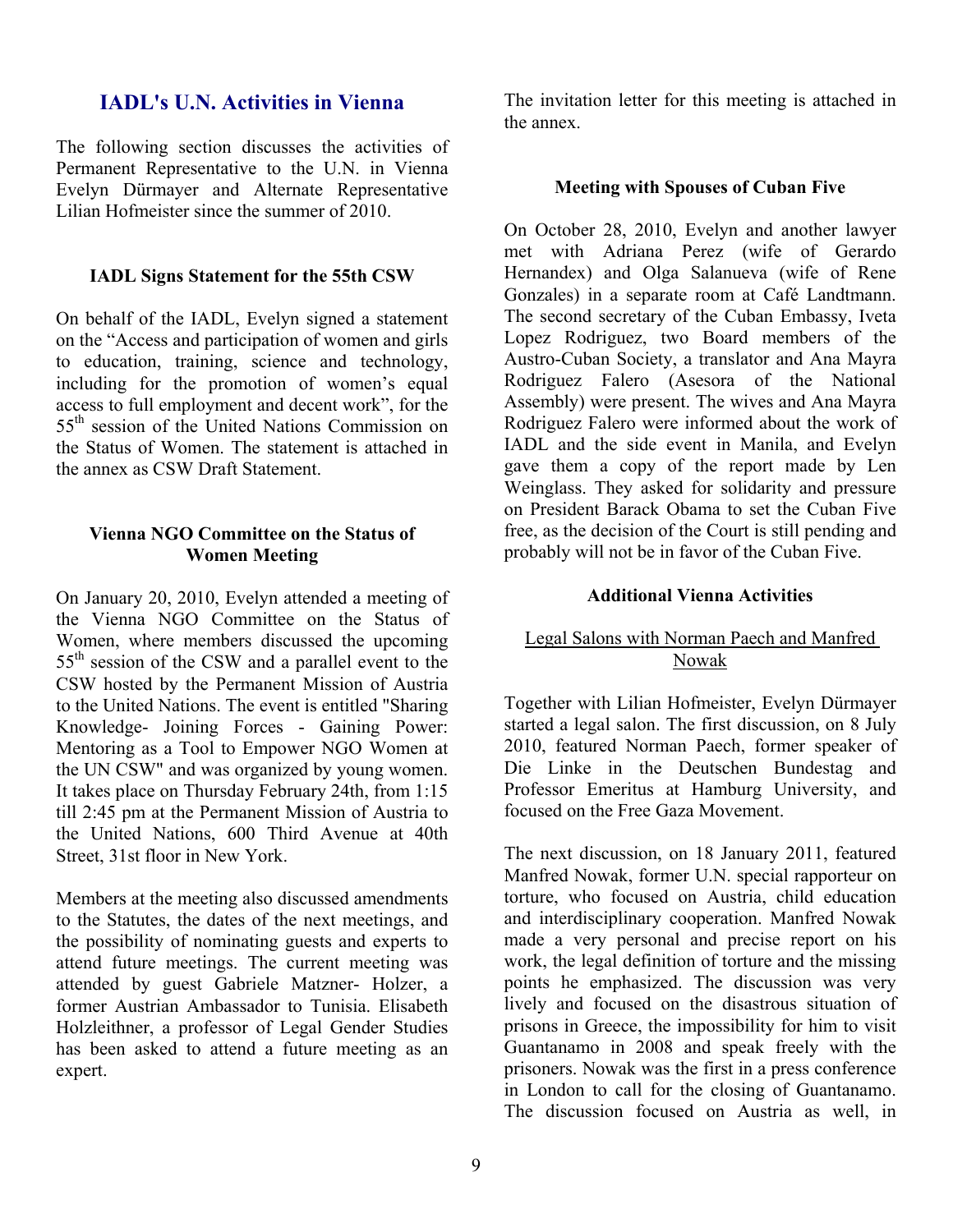particular the use of torture by Austrian policemen against Black residents of Austria, including the cases of torture against a resident originally from Gambia married to a White resident, and against a Black American teaching in Vienna.

The flyers for the salons are attached in the annex.

Meeting with the South African Ambassador On 26 August 2010, Evelyn and Lilian met the South African Ambassador Xolisa Mabhongo, and discussed the possibility of future collaboration.

#### Meeting with Young Lawyer for Increased Participation

Evelyn and Lilian also met with a young lawyer, Anja Oberkofler, to discuss plans to strengthen presence at NGO and U.N. meetings, and to carry on with the salon.

Convention Against Transnational Organized Crime Evelyn participated in the Fifth Session of the Conference of the Parties to the United Nations Convention against Transnational Organized Crime (CTOC/COP 5), which was held in Vienna from 18 to 22 October. For more information on NGO participation in the session, please see http://www.unodc.org/unodc/en/ngos/news.html.

#### **Geneva Event**

#### **IADL organizes panel during the 15th HRC**

The IADL held a side event during the  $15<sup>th</sup>$  session of the Human Rights Council in Geneva last September entitled "Promotion of the Right of Peoples to Peace." JALISA member Mr. Yorio Shiokawa organized the event and served on the panel where he discussed the Barcelona Declaration in relation to experiences of the right to live in peace in Japan. The panel discussion was chaired by

Dr. Charles Graves of Interfaith International and also included panelist David Fernandetz Puyana of the Spanish Society for International Human Rights. The event was held on September 29<sup>th.</sup> For more information, please see the annexed flyer.

#### **Additional IADL News**

#### **First Electronic Issue of the International Review of Contemporary Law Published**

In June 2010, there was a meeting in Paris to plan the steps necessary to publish the first electronic issue of the International Review of Contemporary Law. Pursuant to that plan, a board of editors was appointed on 15 July 2010, consisting of Dinorah de la Luz, Kathy Johnson, Osamu Niikura, Dr. Gavril Iosif Chiuzbaian, Roland Weyl, Jan Fermon, Sabah al Mukthar, and Evelyn Dürmayer as Editor-in-Chief. The plan was to focus the first issue to the Conference of Paris on the Stockholm Appeal, to be presented at COLAP V in Manila; and to dedicate the second issue to COLAP V. The first issue is will be forthcoming.

#### **IADL organizes successful COLAP V**

The Fifth Conference of Lawyers in the Asia Pacific (COLAP V), organized by IADL members, was held in Manila, Philippines on September 18-19, 2010. The theme of COLAP V was "Human Rights and Peace Amidst Global Economic Crisis and Conflict." For more information, please see the conference website at http://www.colapv2010.net/index.html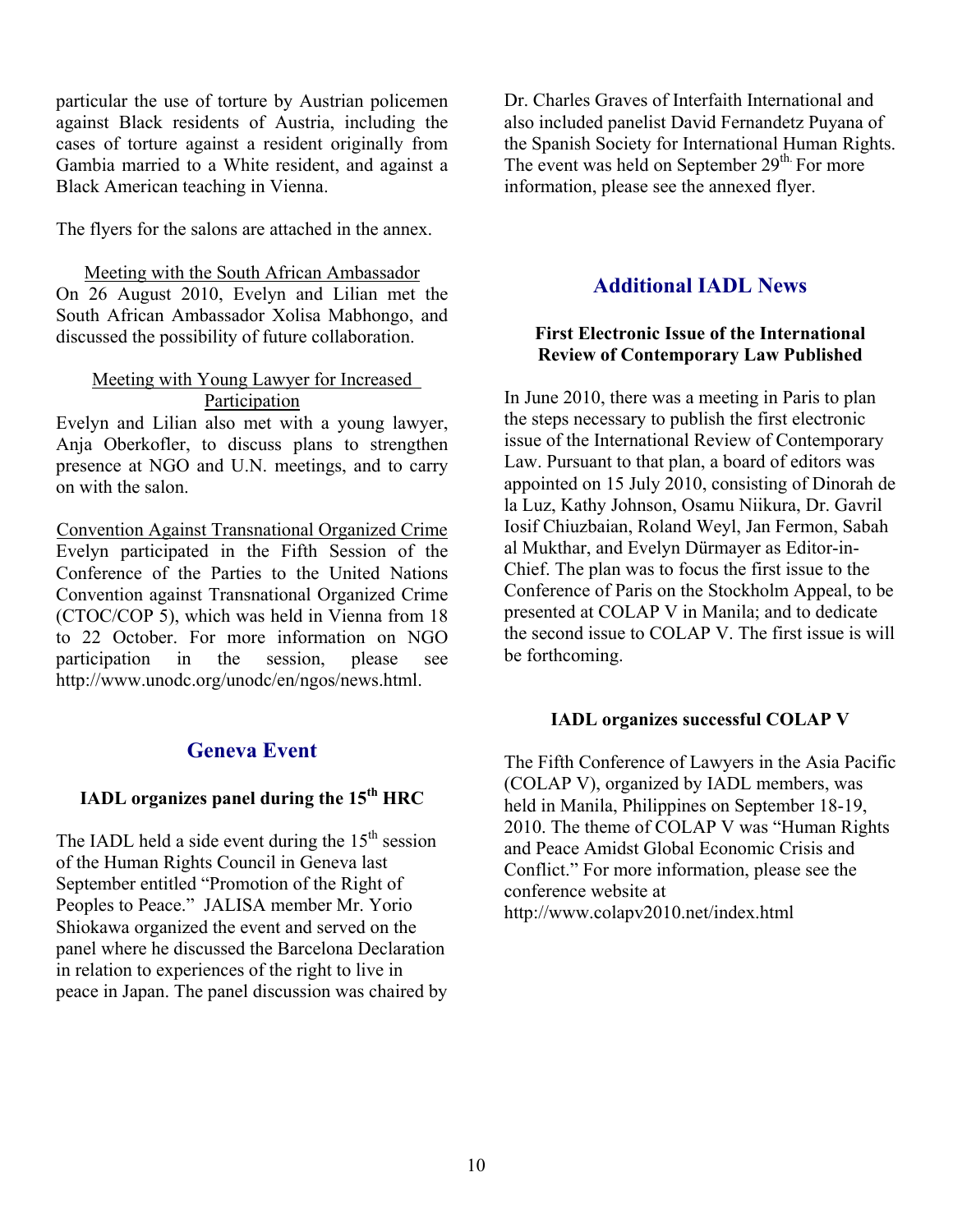### **UPCOMING UN EVENTS & CONFERENCES February – June 2011**

| Date(s)                 | <b>Event</b>                                                                                                                                                                                                                                               | <b>Location</b> |
|-------------------------|------------------------------------------------------------------------------------------------------------------------------------------------------------------------------------------------------------------------------------------------------------|-----------------|
| 23-25 February          | Advisory Board on Disarmament Matters, fifty-fifth session                                                                                                                                                                                                 | <b>New York</b> |
| 9-18 February           | Commission for Social Development, forty-ninth session                                                                                                                                                                                                     | <b>New York</b> |
| 22 February-4<br>March  | Commission on the Status of Women, fifty-fifth session                                                                                                                                                                                                     | <b>New York</b> |
| 21-25 February          | Committee against Torture, Subcommittee on Prevention of Torture and<br>Other Cruel, Inhuman or<br>Degrading Treatment or Punishment, thirteenth session                                                                                                   | Geneva          |
| 15 February             | Committee for the United Nations Population Award                                                                                                                                                                                                          | <b>New York</b> |
| 3 February              | Committee of Permanent Representatives to UNEP, extraordinary meeting                                                                                                                                                                                      | Nairobi         |
| 7-11 February           | Committee on the Elimination of Discrimination against Women, pre-<br>sessional working group, fiftieth session                                                                                                                                            | Geneva          |
| 7-10 February           | Committee on the Elimination of Discrimination against Women, Working<br>Group on<br>Communications under the Optional Protocol to the Convention,<br>nineteenth session                                                                                   | Geneva          |
| 14 February-11<br>March | Committee on the Elimination of Racial Discrimination, seventy-eighth<br>session                                                                                                                                                                           | Geneva          |
| 7-18 February           | Committee on the Peaceful Uses of Outer Space, Scientific and Technical<br>Subcommittee, forty-eighth<br>session                                                                                                                                           | Vienna          |
| 7-11 February           | Committee on the Rights of the Child, pre-sessional working group, fifty-<br>seventh session                                                                                                                                                               | Geneva          |
| 15-18 February          | Economic and Social Council, organizational session                                                                                                                                                                                                        | <b>New York</b> |
| 21-25 February          | Group of governmental experts of the States parties to the Convention on<br>Prohibitions or Restrictions on the Use of Certain Conventional Weapons<br>Which May Be Deemed to Be Excessively Injurious or to Have<br>Indiscriminate Effects, first session | Geneva          |
| 7-11 February           | Group of governmental experts to review the operation and further<br>development of the Standardized Instrument for Reporting Military<br>Expenditures, second session                                                                                     | <b>New York</b> |
| 14 February             | Human Rights Council, Organizational meeting                                                                                                                                                                                                               | Geneva          |
| 28 February-25<br>March | Human Rights Council, sixteenth session                                                                                                                                                                                                                    | Geneva          |
| 21 February-18<br>March | ICAO, Council, one hundred and ninety-second session                                                                                                                                                                                                       | Montreal        |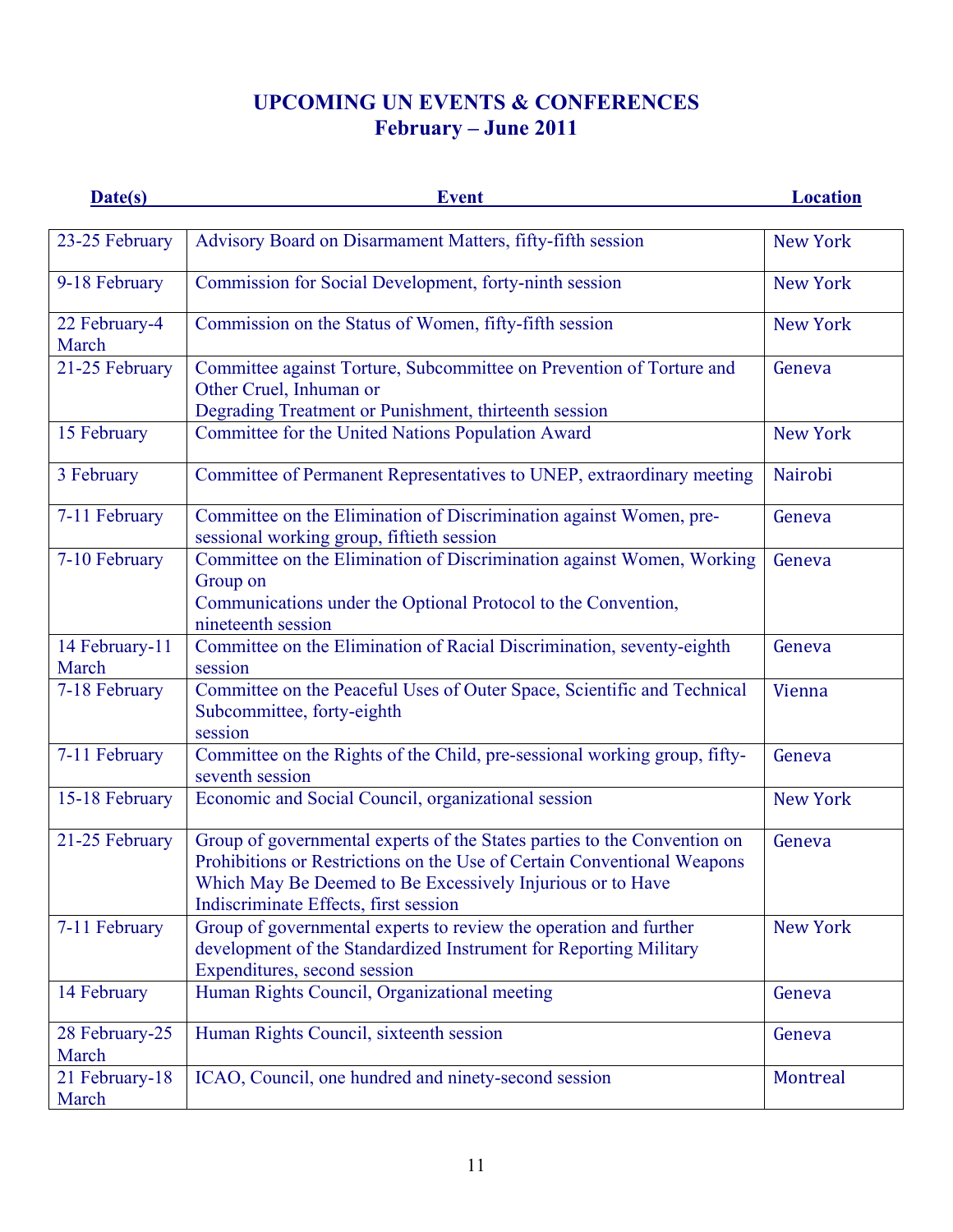| 19-20 February          | IFAD, Governing Council, thirty-fourth session                                                                                                              | Rome             |
|-------------------------|-------------------------------------------------------------------------------------------------------------------------------------------------------------|------------------|
| 15-17 February          | Independent Audit Advisory Committee, thirteenth session                                                                                                    | <b>New York</b>  |
| 28 February-4<br>March  | Intergovernmental preparatory meeting for the nineteenth session of the<br><b>Commission on Sustainable Development</b>                                     | <b>New York</b>  |
| 7 February              | Investments Committee (1 day)                                                                                                                               | <b>New York</b>  |
| 4 February              | Joint Meeting of the Executive Boards of UNDP/UNFPA, UNICEF and<br><b>WFP</b>                                                                               | <b>New York</b>  |
| 7 February              | Joint Meeting of the Executive Boards of UNDP/UNFPA, UNICEF and<br><b>WFP</b>                                                                               | <b>New York</b>  |
| 7-11 February           | Open-ended Intergovernmental Working Group on the Review of the<br>Human Rights Council                                                                     | Geneva           |
| 14-18 February          | Open-ended Working Group on an Optional Protocol to the Convention on<br>the Rights of the Child                                                            | Geneva           |
| 15-18 February          | Organization for the Prohibition of Chemical Weapons, Executive<br>Council, sixty-Third session                                                             | The Hague        |
| 14 February-4<br>March  | Preparatory Commission for the Comprehensive Nuclear-Test-Ban Treaty<br>Organization,<br>Working Group B and informal/expert meetings, thirty-sixth session | Vienna           |
| 28 February-4<br>March  | Preparatory Committee for the United Nations Conference on the Arms<br>Trade Treaty, second session                                                         | <b>New York</b>  |
| 22 February-18<br>March | Special Committee on Peacekeeping Operations and its Working Group,<br>substantive session                                                                  | <b>New York</b>  |
| 28 February-4<br>March  | Special Committee on the Charter of the United Nations and on the<br>Strengthening of the Role of the Organization                                          | <b>New York</b>  |
| 22-25 February          | <b>Statistical Commission, forty-second session</b>                                                                                                         | <b>New York</b>  |
| 14-25 February          | UNCCD, Committee for the Review of the Implementation of the<br>Convention, ninth session                                                                   | Bonn,<br>Germany |
| 14-16 February          | <b>UNCITRAL Colloquium on Electronic Commerce*</b>                                                                                                          | <b>New York</b>  |
| 7-11 February           | UNCITRAL: Working Group II (Arbitration and Conciliation), fifty-<br>fourth session                                                                         | <b>New York</b>  |
| 28 February-1<br>March  | UNCTAD, Working Party on the Strategic Framework and the<br>Programme Budget, fifty-eighth session                                                          | Geneva           |
| 21-24 February          | UNEP, Governing Council/Global Ministerial Environment Forum,<br>twenty-sixth session                                                                       | Nairobi          |
| 8-11 February           | UNICEF, Executive Board, first regular session                                                                                                              | <b>New York</b>  |
| 7-8 February            | United Nations Seminar on Assistance to the Palestinian People                                                                                              | Cairo            |
| 7-11 February           | United Nations Voluntary Fund for Indigenous Populations, Board of<br>Trustees, twenty-fourth session                                                       | Geneva           |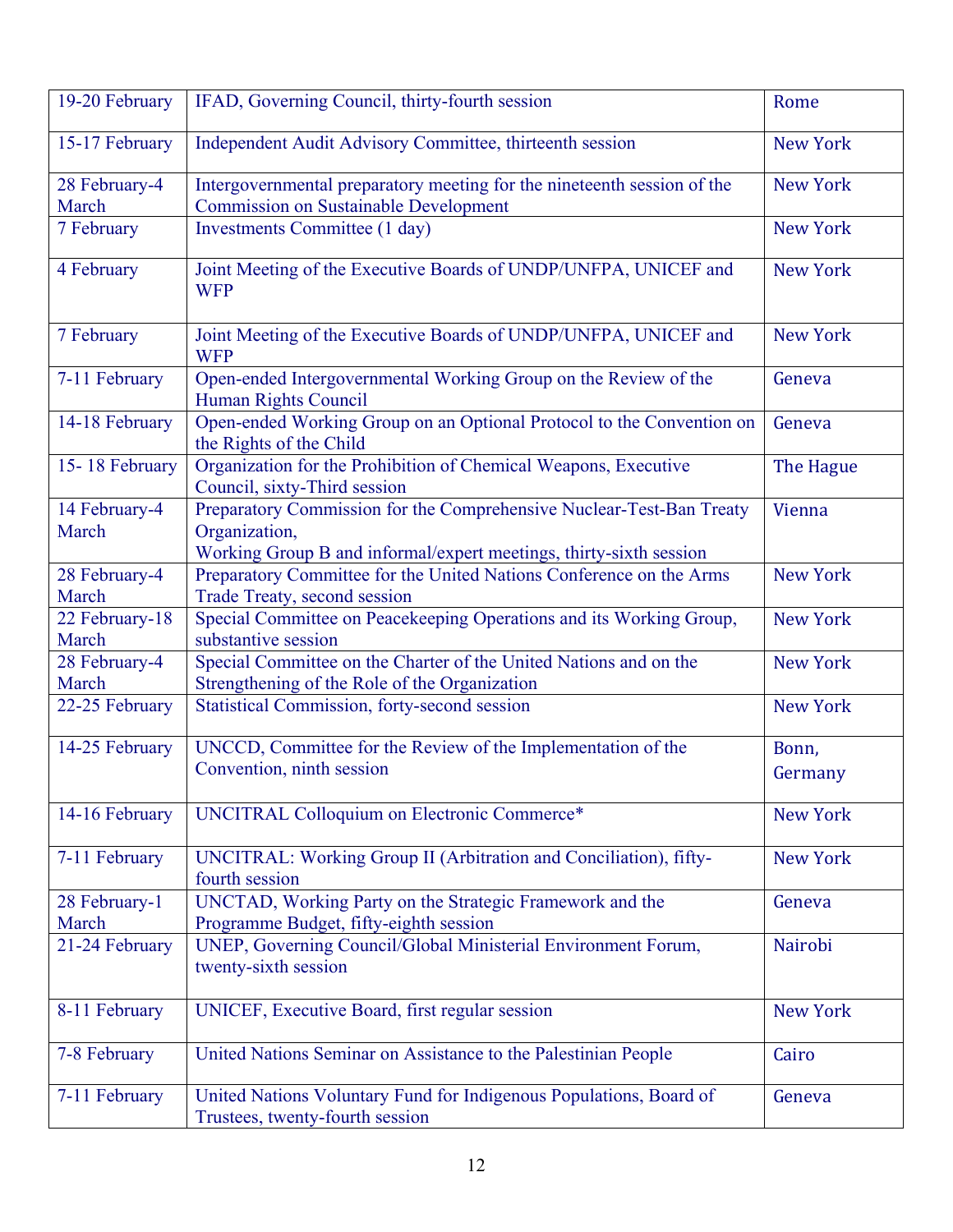| February/March      | Special Committee on the Situation with regard to the Implementation of<br>the Declaration on the Granting of Independence to Colonial Countries<br>and Peoples                                                                                             | <b>New York</b>    |
|---------------------|-------------------------------------------------------------------------------------------------------------------------------------------------------------------------------------------------------------------------------------------------------------|--------------------|
| February            | UPU, Council of Administration                                                                                                                                                                                                                              | <b>Berne</b>       |
| 21-25 March         | Commission on Narcotic Drugs, fifty-fourth session                                                                                                                                                                                                          | Vienna             |
| 7 March-28<br>April | Commission on the Limits of the Continental Shelf, twenty-seventh<br>session**                                                                                                                                                                              | <b>New York</b>    |
| 21-25 March         | Committee for Development Policy, thirteenth session                                                                                                                                                                                                        | <b>New York</b>    |
| 1 March             | Committee for the United Nations Population Award                                                                                                                                                                                                           | <b>New York</b>    |
| 31 March            | Committee of Permanent Representatives to UN-Habitat, extraordinary<br>meeting                                                                                                                                                                              | Nairobi            |
| 2 March             | Committee of Permanent Representatives to UN-Habitat, fortieth meeting                                                                                                                                                                                      | Nairobi            |
| 28 March-8<br>April | Committee on the Peaceful Uses of Outer Space, Legal Subcommittee,<br>fiftieth session                                                                                                                                                                      | Vienna             |
| 21-25 March         | ECA, Conference of African Ministers of Finance, Planning and<br>Economic Development,                                                                                                                                                                      | <b>Addis Ababa</b> |
| 29 March-1<br>April | ECE, sixty-fourth session                                                                                                                                                                                                                                   | Geneva             |
| 28 March-1<br>April | Group of governmental experts of the States parties to the Convention on<br>Prohibitions or Restrictions on the Use of Certain Conventional Weapons<br>Which May Be Deemed to Be Excessively Injurious or to Have<br>Indiscriminate Effects, second session | Geneva             |
| 14 March-1<br>April | Human Rights Committee, one hundred and first session                                                                                                                                                                                                       | <b>New York</b>    |
| 7-11 March          | Human Rights Committee, pre-sessional Working Group on<br>Communications, one hundred and first                                                                                                                                                             | <b>New York</b>    |
| 28 March-1<br>April | Human Rights Council, Working Group of Experts on People of African<br>Descent, eleventh session                                                                                                                                                            | Geneva             |
| 14-18 March         | Human Rights Council, Working Group on Enforced and Involuntary<br>Disappearances, ninety-third session                                                                                                                                                     | Geneva             |
| 7-11 March          | IAEA, Board of Governors                                                                                                                                                                                                                                    | Vienna             |
| 21 March-1<br>April | ICSC, seventy-second session                                                                                                                                                                                                                                | <b>New York</b>    |
| 3-25 March          | ILO, Governing Body and its committees, three hundred and tenth session                                                                                                                                                                                     | Geneva             |
| 21-25 March         | International Coordinating Committee of National Institutions for the<br>Promotion and Protection of Human Rights, twenty-fourth session                                                                                                                    | <b>New York</b>    |
| 21 March-1<br>April | <b>Investments Committee</b>                                                                                                                                                                                                                                | <b>New York</b>    |
| 7-8 March           | Second meeting of the open-ended Preparatory Committee of the United<br>Nations Conference on Sustainable Development                                                                                                                                       | <b>New York</b>    |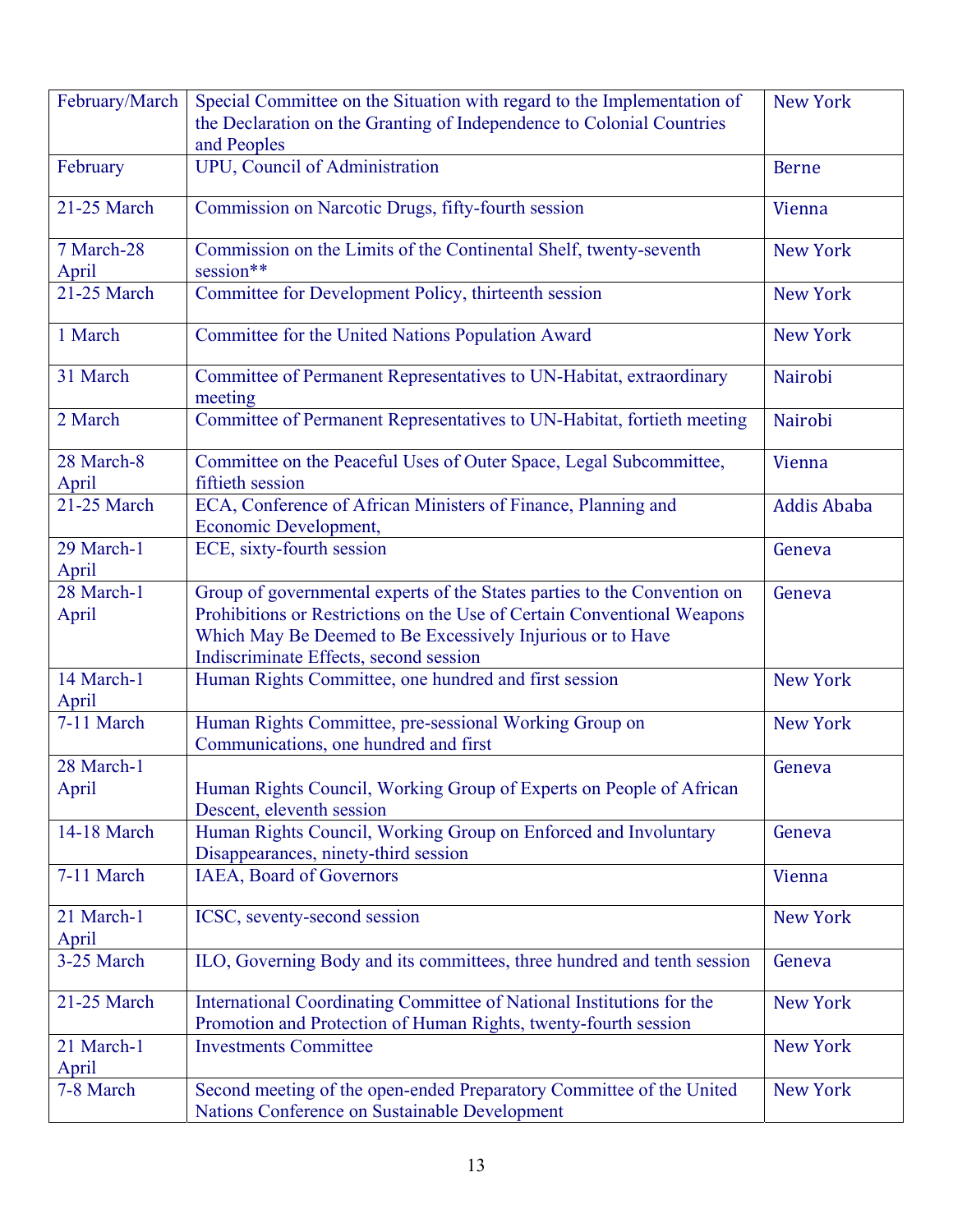| 7 March       | Special Committee on the Charter of the United Nations and on the                                                                                                                                                                                                                                                          | <b>New York</b>    |
|---------------|----------------------------------------------------------------------------------------------------------------------------------------------------------------------------------------------------------------------------------------------------------------------------------------------------------------------------|--------------------|
| 9 March       | Strengthening of the Role of the Organization                                                                                                                                                                                                                                                                              | <b>New York</b>    |
|               | Special Committee on the Charter of the United Nations and on the                                                                                                                                                                                                                                                          |                    |
|               | Strengthening of the Role of the Organization                                                                                                                                                                                                                                                                              |                    |
| 17-18 March   | Special Committee on the Charter of the United Nations and on the                                                                                                                                                                                                                                                          | <b>New York</b>    |
|               | Strengthening of the Role of the Organization                                                                                                                                                                                                                                                                              |                    |
| 14-18 March   | UNCITRAL: Working Group I (Procurement), twentieth session                                                                                                                                                                                                                                                                 | <b>New York</b>    |
| 15 March      | UNEP, Committee of Permanent Representatives, one hundred and<br>fourteenth meeting                                                                                                                                                                                                                                        | Nairobi            |
| March         | United Nations Latin American and Caribbean Meetings in support of<br>Israeli-Palestinian Peace (3 days)                                                                                                                                                                                                                   | Montevideo         |
| March/April   | ECA, Committee of Experts of the Conference of African Ministers of<br>Finance, Planning and Economic Development, thirtieth meeting                                                                                                                                                                                       | <b>Addis Ababa</b> |
| March         | General Assembly, Fifth Committee, resumed session (4 weeks)                                                                                                                                                                                                                                                               | <b>New York</b>    |
| 4-8 April     | Committee of Experts on Public Administration, tenth session                                                                                                                                                                                                                                                               | <b>New York</b>    |
| 4-8 April     | Committee on the Protection of the Rights of All Migrant Workers and<br>Members of Their<br>Families, fourteenth session                                                                                                                                                                                                   | Geneva             |
| 4-21 April    | <b>Disarmament Commission</b>                                                                                                                                                                                                                                                                                              | <b>New York</b>    |
| 4-8 April     | Group of experts of the States Parties to Amended Protocol II and Meeting<br>of experts of the States Parties to Protocol V to the Convention on<br>Prohibitions or Restrictions on the Use of Certain Conventional Weapons<br>Which May Be Deemed to Be Excessively Injurious or to Have<br><b>Indiscriminate Effects</b> | Geneva             |
| 4-8 April     | Human Rights Council, Working Group on Communications, eighth<br>session                                                                                                                                                                                                                                                   | Geneva             |
| 4-8 April     | Human Rights Council, Working Group on Communications, eighth<br>session                                                                                                                                                                                                                                                   | Geneva             |
| 4-8 April     | Human Rights Council, Working Group on the question of the use of<br>mercenaries as a means of violating human rights and impeding the<br>exercise of the right of peoples to self-determination, twelfth session                                                                                                          | <b>New York</b>    |
| 5-7 April     | Security Council, Governing Council of the United Nations Compensation<br>Commission established pursuant to Security Council resolution 692<br>(1991), seventy-third session                                                                                                                                              | Geneva             |
| 11-15 April   | Ad Hoc Committee established by the General Assembly resolution<br>51/210 of 17 December 1996                                                                                                                                                                                                                              | <b>New York</b>    |
| 11-15 April   | Commission on Crime Prevention and Criminal Justice, twentieth session                                                                                                                                                                                                                                                     | Vienna             |
| $11-15$ April | Commission on Population and Development, forty-fourth session                                                                                                                                                                                                                                                             | <b>New York</b>    |
| 11-15 April   | Committee on the Rights of Persons with Disabilities, fifth session                                                                                                                                                                                                                                                        | Geneva             |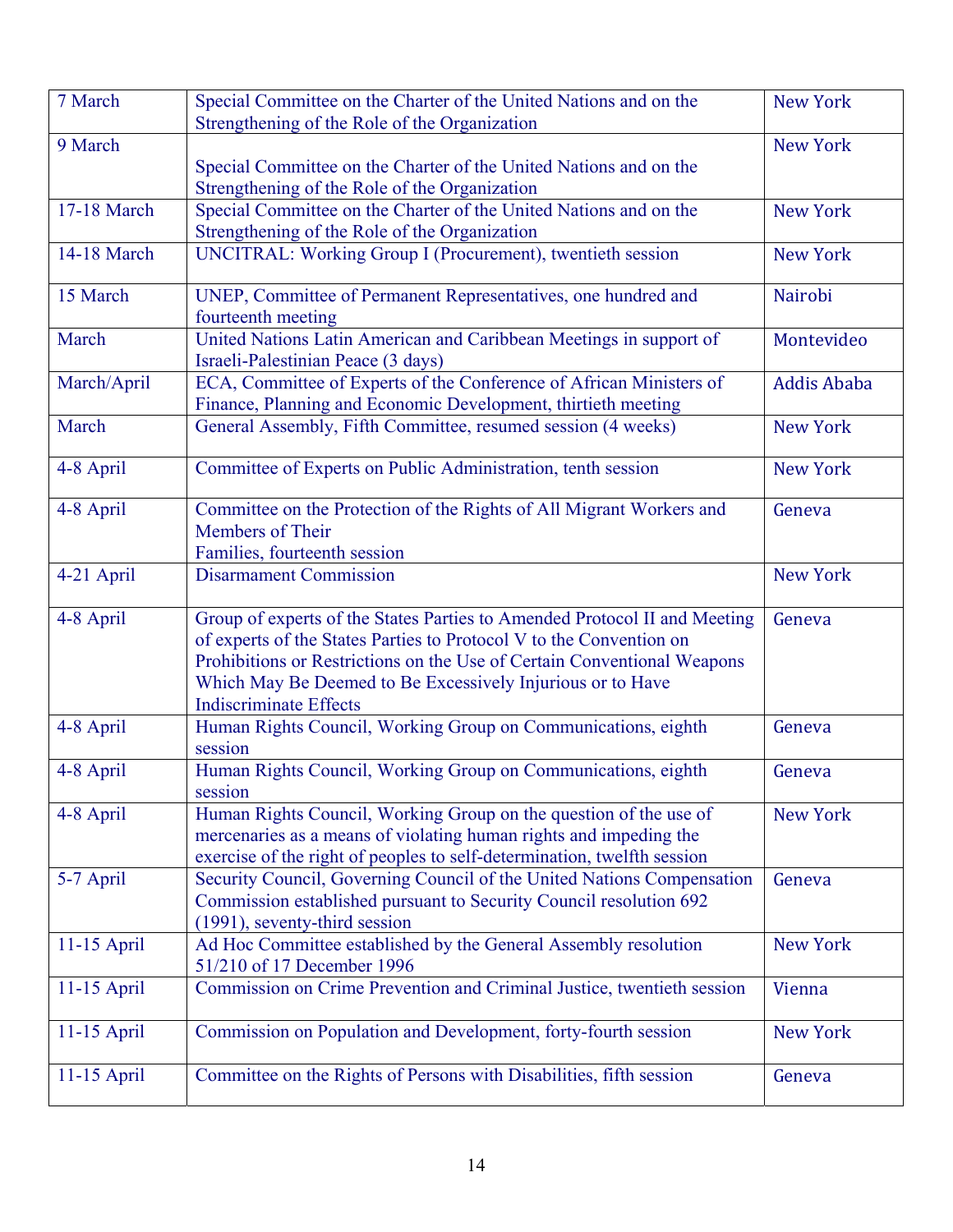| 11-15 April        | FAO, Council, one hundred and forty-second session                                                                                                                                                                                                    | Rome                      |
|--------------------|-------------------------------------------------------------------------------------------------------------------------------------------------------------------------------------------------------------------------------------------------------|---------------------------|
| 11-15 April        | Governing Council of UN-Habitat, twenty-third session                                                                                                                                                                                                 | Nairobi                   |
| 11-15 April        | Preparatory Committee for the Seventh Review Conference of the States<br>Parties to the Convention on the Prohibition of the Development,<br>Production and Stockpiling of Bacteriological (Biological) and Toxin<br>Weapons and on Their Destruction | Geneva                    |
| 11-15 April        | UNCITRAL: Working Group VI (Security Interests), nineteenth session                                                                                                                                                                                   | <b>New York</b>           |
| 12-14 April        | Independent Audit Advisory Committee, fourteenth session                                                                                                                                                                                              | <b>New York</b>           |
| 20 April           | General Assembly Interactive dialogue during the commemoration of<br><b>International Mother Earth Day</b>                                                                                                                                            | <b>New York</b>           |
| 25 April-6 May     | Committee on Information, thirty-third session                                                                                                                                                                                                        | <b>New York</b>           |
| 26 April-3 June    | International Law Commission, sixty-third session, first part                                                                                                                                                                                         | Geneva                    |
| 26 April           | Special commemorative meeting of the General Assembly in observance<br>of the twenty-fifth anniversary of the Chernobyl catastrophe                                                                                                                   | <b>New York</b>           |
| 26 April-13<br>May | <b>UPU</b> , Postal Operations Council                                                                                                                                                                                                                | <b>Berne</b>              |
| 26-29 April        | Voluntary Fund for Technical Cooperation in the Field of Human Rights,<br>Board of Trustees, thirty-fourth session                                                                                                                                    | Geneva                    |
| 27-28 April        | Economic and Social Council, resumed organizational session                                                                                                                                                                                           | <b>New York</b>           |
| April              | <b>UNESCO, Executive Board</b>                                                                                                                                                                                                                        | Paris                     |
| April/May          | United Nations Staff Pension Committee (1 meeting)                                                                                                                                                                                                    | <b>New York</b>           |
| April/May          | United Nations System Chief Executives Board for Coordination, first<br>regular session                                                                                                                                                               | Place to be<br>determined |
| $2-13$ May         | Commission on Sustainable Development, nineteenth session                                                                                                                                                                                             | <b>New York</b>           |
| $2-20$ May         | Committee on Economic, Social and Cultural Rights, forty-sixth session                                                                                                                                                                                | Geneva                    |
| $2-6$ May          | Human Rights Council, open-ended Working Group on the Right to<br>Development, twelfth session                                                                                                                                                        | Geneva                    |
| $2-6$ May          | Human Rights Council, Working Group on Arbitrary Detention, sixtieth<br>session                                                                                                                                                                       | Geneva                    |
| $2-13$ May         | Human Rights Council, Working Group on the Universal Periodic<br>Review, eleventh session                                                                                                                                                             | Geneva                    |
| $2-6$ May          | IAEA, Board of Governors, Programme and Budget Committee                                                                                                                                                                                              | Vienna                    |
| $2-20$ May         | ICAO, Committee, one hundred and ninety-third session                                                                                                                                                                                                 | Montreal                  |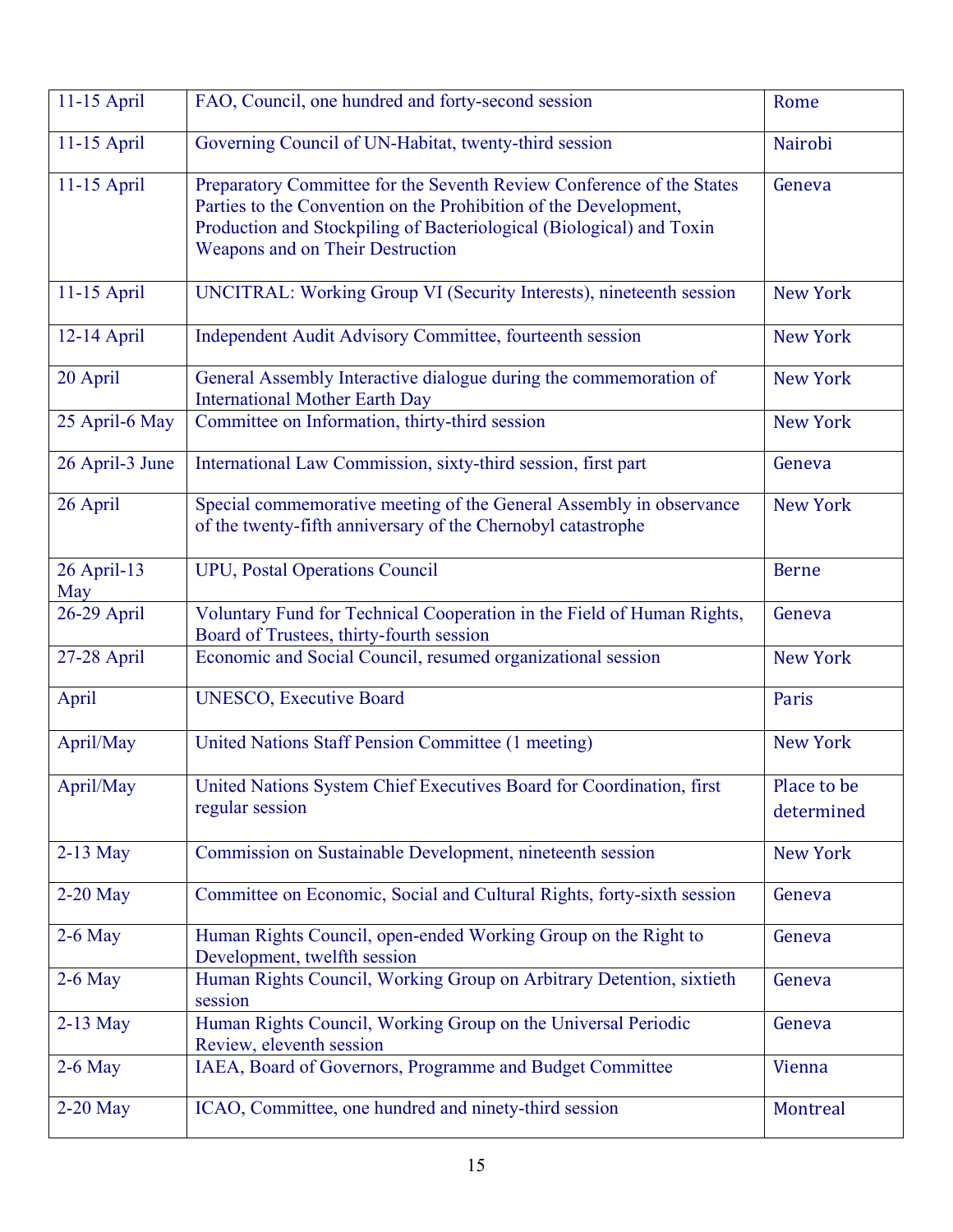| $2-6$ May      |                                                                                                                                                                       | Rome                      |
|----------------|-----------------------------------------------------------------------------------------------------------------------------------------------------------------------|---------------------------|
|                | IFAD, Executive Board, one hundred and second session                                                                                                                 |                           |
| $2-13$ May     | International Narcotics Control Board, one hundred and first session                                                                                                  | Vienna                    |
| $2-6$ May      | UNCTAD, Investment, Enterprise and Development Commission, third<br>session                                                                                           | Geneva                    |
| $2-6$ May      | United Nations Group of Experts on Geographical Names, twenty-sixth<br>session                                                                                        | Vienna                    |
| 3-6 May        | Organization for the Prohibition of Chemical Weapons, Executive<br>Council, sixty-fourth session                                                                      | The Hague                 |
| 6 May-8 June   | WMO, Executive Council, sixty-third session                                                                                                                           | Geneva                    |
| 9-27 May       | Committee against Torture, forty-sixth session                                                                                                                        | Geneva                    |
| 9-13 May       | Fourth United Nations Conference on the Least Developed Countries                                                                                                     | Turkey                    |
| 9-13 May       | Group of governmental experts to review the operation and further<br>development of the Standardized Instrument for Reporting Military<br>Expenditures, third session | <b>New York</b>           |
| 9-13 May       | Open-ended meeting of governmental experts to address key<br>implementation issues and themes, including international cooperation and<br>assistance                  | <b>New York</b>           |
| 9-13 May       | UNCTAD, Trade and Development Commission, third session                                                                                                               | Geneva                    |
| 10-12 May      | UNIDO, Programme and Budget Committee, twenty-seventh session                                                                                                         | Vienna                    |
| 16-24 May      | Committee on Non-Governmental Organizations, resumed session                                                                                                          | <b>New York</b>           |
| 16 May-1 July  | Conference on Disarmament, second part                                                                                                                                | Geneva                    |
| 16-27 May      | Permanent Forum on Indigenous Issues, tenth session                                                                                                                   | <b>New York</b>           |
| 16-20 May      | UNCITRAL: Working Group V (Insolvency Law), fortieth session                                                                                                          | <b>New York</b>           |
| 16-25 May      | WHO, Sixty-fourth World Health Assembly                                                                                                                               | Geneva                    |
| 17 May-22 July | Advisory Committee on Administrative and Budgetary Questions                                                                                                          | <b>New York</b>           |
| 19-25 May      | ESCAP, sixty-seventh session                                                                                                                                          | Place to be<br>determined |
| 23-27 May      | Commission on Science and Technology for Development, fourteenth<br>session                                                                                           | Geneva                    |
| 23-27 May      | Committee on Economic, Social and Cultural Rights, pre-sessional<br>working group, forty-seventh session                                                              | Geneva                    |
| 23-25 May      | Preparatory Commission for the Comprehensive Nuclear-Test-Ban Treaty<br>Organization, Working Group A and informal/expert meetings, thirty-                           | Vienna                    |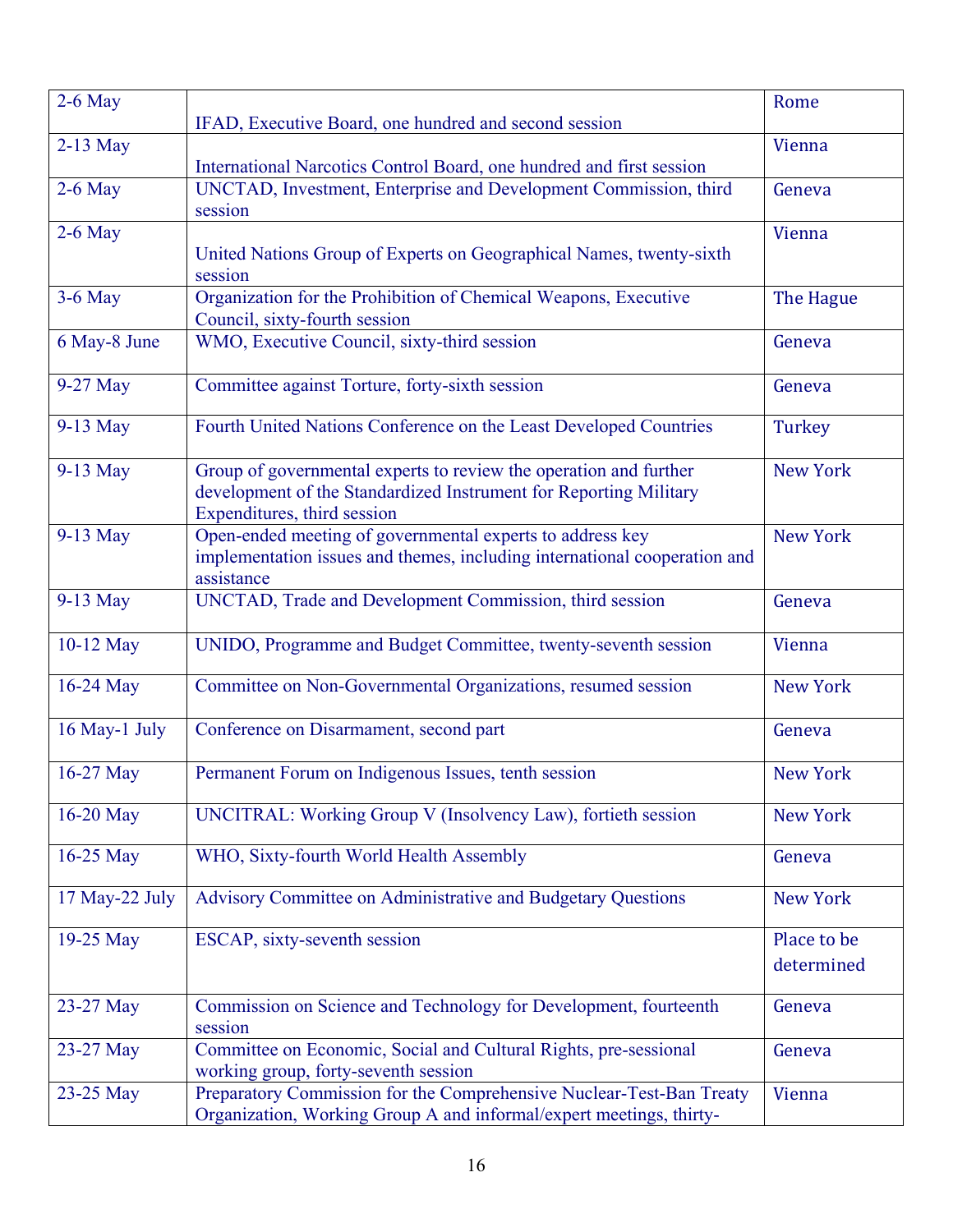|                | ninth session                                                                                                                                                                               |                           |
|----------------|---------------------------------------------------------------------------------------------------------------------------------------------------------------------------------------------|---------------------------|
| 23-27 May      | UNCITRAL: Working Group III (Online Dispute Resolution), twenty-<br>third session                                                                                                           | <b>New York</b>           |
| 23-27 May      | United Nations Scientific Committee on the Effects of Atomic Radiation,<br>fifty-eighth session                                                                                             | Vienna                    |
| 30 May-17 June | Committee on the Rights of the Child, fifty-seventh session                                                                                                                                 | Geneva                    |
| 30 May-3 June  | Conference of the States Parties to the United Nations Convention against<br>Corruption: Implementation Review Group of the United Nations<br>Convention against Corruption, second meeting | Vienna                    |
| 30 May-17 June | Human Rights Council, seventeenth session                                                                                                                                                   | Geneva                    |
| 31 May-3 June  | Ad Hoc Open-Ended Informal Working Group on Marine Biodiversity                                                                                                                             | <b>New York</b>           |
| 31 May         | First Meeting of States Parties to the International Convention for the<br>Protection of All Persons from Enforced Disappearance                                                            | <b>New York</b>           |
| 31 May-3 June  | High-level Committee on South-South Cooperation, seventeenth session                                                                                                                        | <b>New York</b>           |
| May            | Regional seminar to review the situation in Non-Self-Governing<br>Territories under the Second Decade for the Eradication of Colonialism                                                    | Place to be<br>determined |
| May            | United Nations International Meeting in Support of Israeli-Palestinian<br>Peace (2 days)                                                                                                    | Place to be<br>determined |
| May            | WHO, Executive Board, one hundred and twenty-ninth session                                                                                                                                  | Geneva                    |
| May            | Committee for Programme and Coordination, organizational session (1<br>day)                                                                                                                 | <b>New York</b>           |
| May            | General Assembly, Fifth Committee, resumed session (4 weeks)                                                                                                                                | <b>New York</b>           |
| May            | Investments Committee (1 day)                                                                                                                                                               | <b>New York</b>           |
| $1-10$ June    | Committee on the Peaceful Uses of Outer Space, fifty-fourth session                                                                                                                         | Vienna                    |
| $1-17$ June    | ILO, General Conference, one hundredth session                                                                                                                                              | Geneva                    |
| 6 June-1 July  | Committee for Programme and Coordination, fifty-first session                                                                                                                               | <b>New York</b>           |
| $6-24$ June    | Committee on Contributions, seventy-first session                                                                                                                                           | <b>New York</b>           |
| $6-10$ June    | IAEA, Board of Governors                                                                                                                                                                    | Vienna                    |
| 6-30 June      | ICAO, Council, one hundred and ninety-third session                                                                                                                                         | Montreal                  |
| 6-17 June      | UNDP and UNFPA, Executive Board, annual session                                                                                                                                             | <b>New York</b>           |
| 6-17 June      | UNFCCC, meetings of subsidiary bodies of the Conference of the Parties<br>to the Convention                                                                                                 | Bonn,<br>Germany          |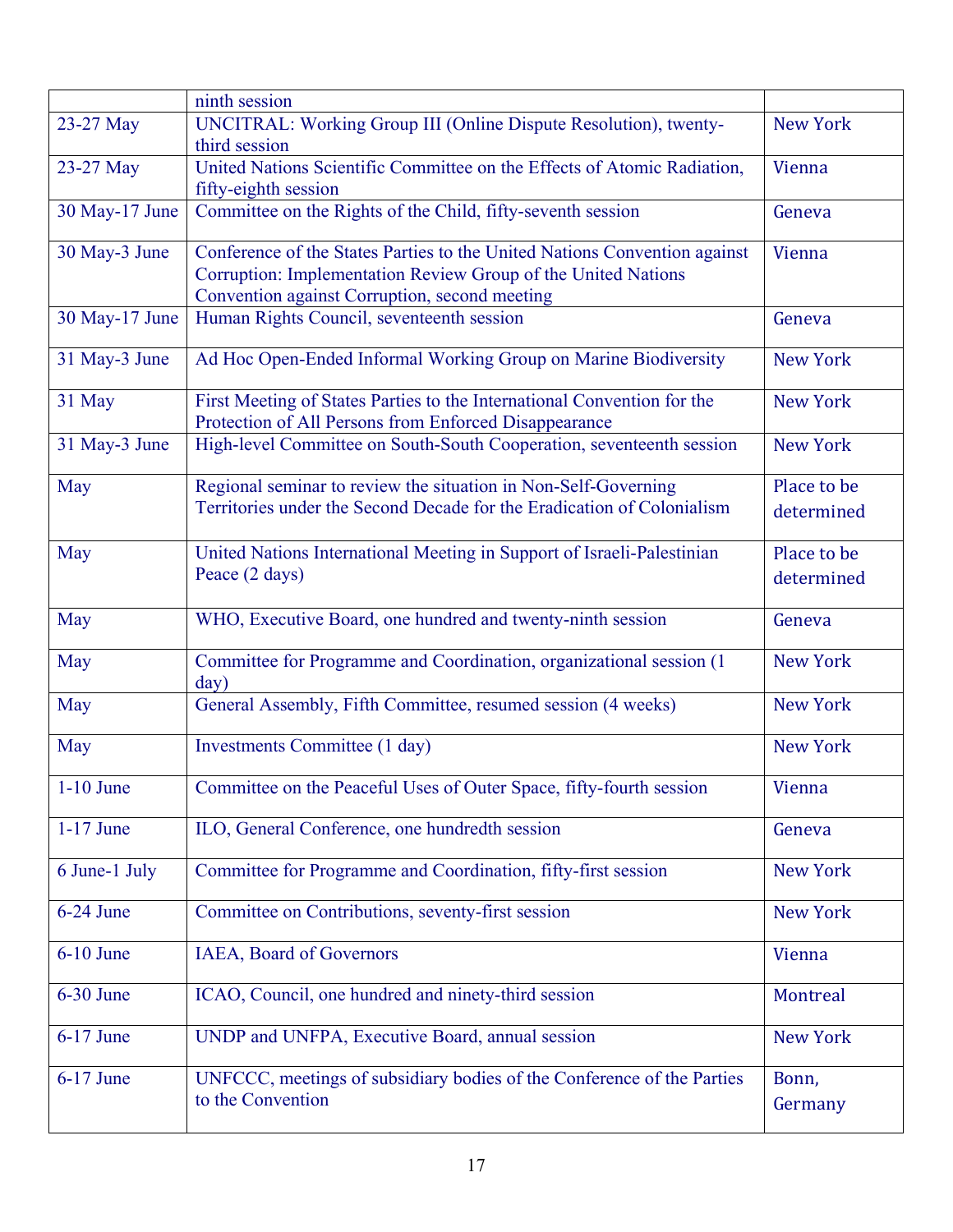| 6-10 June      | WFP, Executive Board, annual session                                                                                                                                                                              | Rome            |
|----------------|-------------------------------------------------------------------------------------------------------------------------------------------------------------------------------------------------------------------|-----------------|
| 8-10 June      | High-level meeting of the General Assembly to undertake a<br>comprehensive review of the progress achieved in realizing the<br>Declaration of Commitment on HIV/AIDS and the Political Declaration<br>on HIV/AIDS | <b>New York</b> |
| 13-17 June     | States Parties to the United Nations Convention on the Law of the Sea,<br>twenty-first meeting                                                                                                                    | <b>New York</b> |
| 14-17 June     | Commission on Narcotic Drugs, meeting of heads of national drug law<br>enforcement agencies, European region, ninth session                                                                                       | Vienna          |
| 14-15 June     | Preparatory Commission for the Comprehensive Nuclear-Test-Ban Treaty<br>Organization, thirty-sixth session                                                                                                        | Vienna          |
| 14 June        | UNEP, Committee of Permanent Representatives, one hundred and<br>fifteenth meeting                                                                                                                                | Nairobi         |
| 17 June        | ILO, Governing Body and its committees, three hundred and eleventh<br>session                                                                                                                                     | Geneva          |
| 20-24 June     | Committee against Torture, Subcommittee on Prevention of Torture and<br>Other Cruel, Inhuman or Degrading Treatment or Punishment, fourteenth<br>session                                                          | Geneva          |
| $20-24$ June   | Committee on the Rights of the Child, pre-sessional working group, fifty-<br>eighth session                                                                                                                       | Geneva          |
| 20-24 June     | Human Rights Council, Working Group on Enforced and Involuntary<br>Disappearances, ninety-fourth session                                                                                                          | Geneva          |
| 20-24 June     | Human Rights Council, Working Group on Situations, eighth session                                                                                                                                                 | Geneva          |
| 20-24 June     | Open-ended Informal Consultative Process on Ocean Affairs and the Law<br>of the Sea, twelfth meeting                                                                                                              | <b>New York</b> |
| 20-24 June     | Subcommittee of Experts on the Transport of Dangerous Goods, thirty-<br>ninth session                                                                                                                             | Geneva          |
| 20-23 June     | UNICEF, Executive Board, annual session                                                                                                                                                                           | <b>New York</b> |
| 20-24 June     | UNIDO, Industrial Development Board, thirty-ninth session                                                                                                                                                         | Vienna          |
| 21-24 June     | UNCTAD, Intergovernmental Working Group of Experts on International<br>Standards of Accounting and Reporting, twenty-seventh session                                                                              | Geneva          |
| 22 June        | Committee of Permanent Representatives to UN-Habitat, forty-first<br>meeting                                                                                                                                      | Nairobi         |
| 25 June-2 July | FAO, Conference, thirty-seventh session                                                                                                                                                                           | Rome            |
| 27 June-1 July | IMO, Council, one hundred and sixth session                                                                                                                                                                       | London          |
| 27 June-1 July | Meeting of Chairpersons of the Human Rights Treaty Bodies, twenty-third<br>session                                                                                                                                | Geneva          |
| 27 June-1 July | Meetings of Special Rapporteurs/Representatives/Independent Experts and<br>Chairpersons of the working groups of the Human Rights Council,<br>eighteenth session                                                  | Geneva          |
| 27-29 June     | Subcommittee of Experts on the Globally Harmonized System of<br>Classification and Labeling of Chemicals, twenty-first session                                                                                    | Geneva          |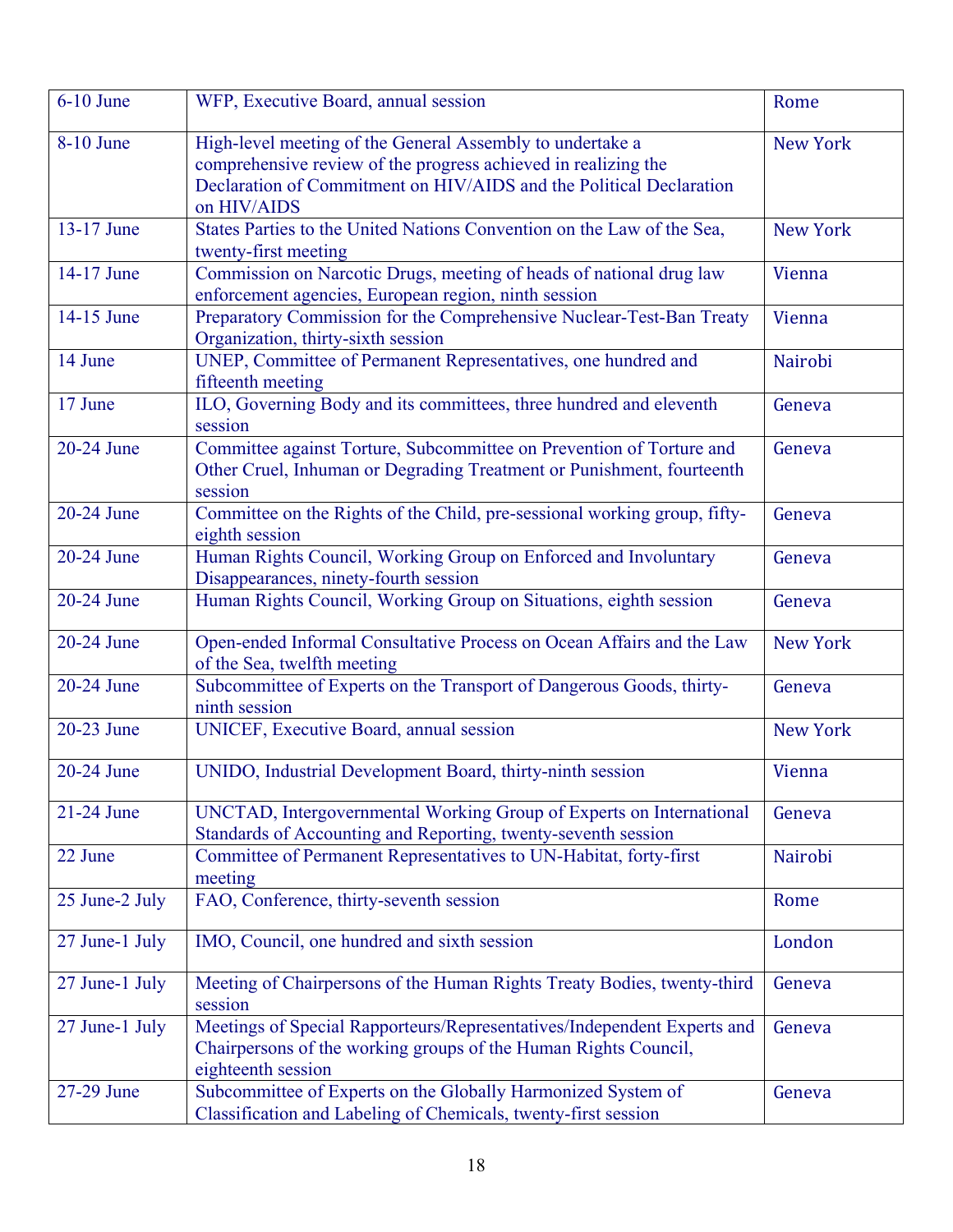| 27 June-1 July  | UN Women, Executive Board, annual session                                                                                                                                           | <b>New York</b>           |
|-----------------|-------------------------------------------------------------------------------------------------------------------------------------------------------------------------------------|---------------------------|
| 27 June-8 July  | <b>United Nations Appeals Tribunal</b>                                                                                                                                              | Geneva                    |
| 27 June-15 July | United Nations Commission on International Trade Law, forty-fourth<br>session                                                                                                       | Vienna                    |
| 29 June-1 July  | Advisory Board on Disarmament Matters, fifty-sixth session                                                                                                                          | Geneva                    |
| June            | UNWTO, Executive Council, ninetieth session                                                                                                                                         | Place to be<br>determined |
| June/July       | Open-ended working group for the fourth special session of the General<br>Assembly devoted to disarmament, organizational session                                                   | <b>New York</b>           |
| June/July       | Special Committee on the Situation with regard to the Implementation of<br>the Declaration on the Granting of Independence to Colonial Countries<br>and Peoples (up to 20 meetings) | <b>New York</b>           |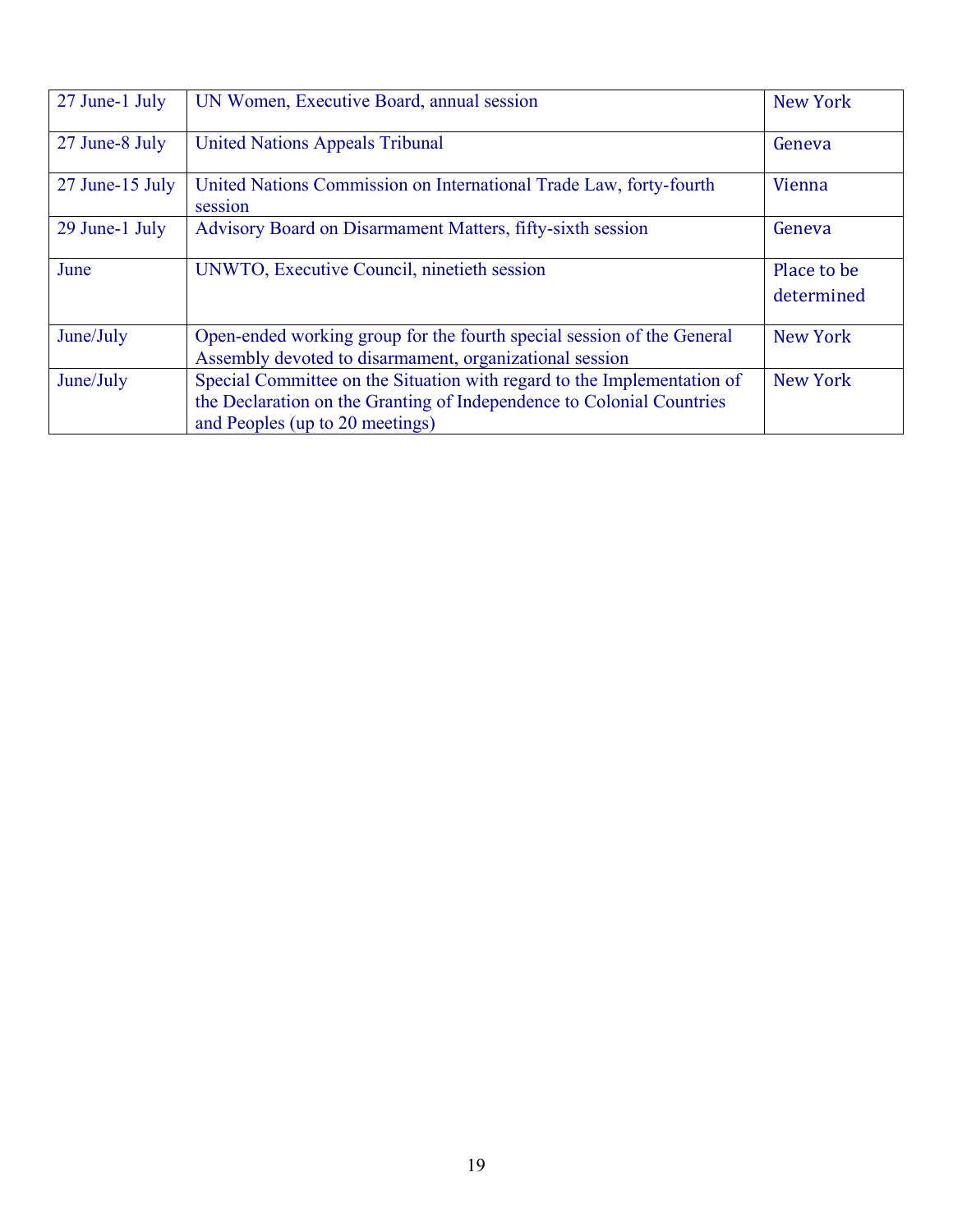#### ANNEXES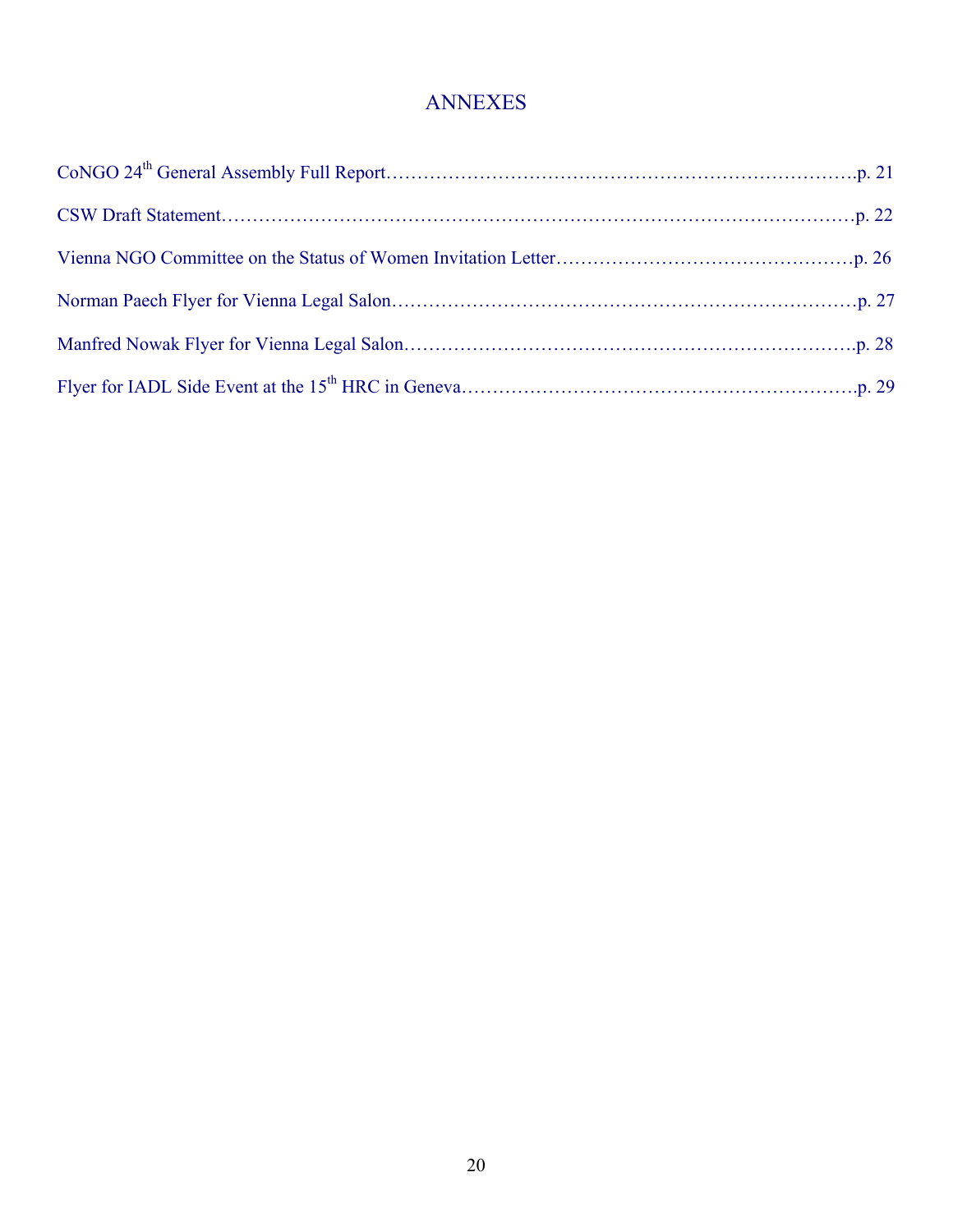#### **CoNGO 24th General Assembly FULL REPORT**

The 24th General Assembly of CoNGO took place from 17-19 January 2011 in New York. IADL intern Jared Lerner attended the event. The Assembly opened with speeches from, among others, UN Secretary General Ban Ki Moon and President Liberato Bautista. Presiding over the 24th General Assembly, President Bautista discussed progress made since the 23rd General Assembly and key objectives for shaping the future of CoNGO. Among these objectives, President Bautista emphasized the need (1) for NGOs to continue to play an instrumental role in international relations by maintaining communication with governments and the UN, (2) for the Civil Society Development Forums to maintain a focus on human rights issues, (3) to empower persons living in developing countries and improve their quality of life by successfully resolving human rights issues, (4) for the forty CoNGO Committees to make the Millennium Development Goals a priority in their work. After discussing key objectives, President Bautista described the establishment of the Governance Committee and the launch of the CoNGO Regional Committee in Africa (RCA), noting that RCA efforts in the region will continue to facilitate more African NGO participation and will encourage younger people to get involved.

During the Assembly, nominations and confirmations were made to fill positions on the Credentials Committee, the Resolutions Committee and the Tellers Committee. Following the confirmations were reports of leadership, which included reports from the First Vice-President, the Vice-President of Vienna and the President's State of the Conference report.

Proposed changes to rules and proposed resolutions were also a major aspect of the 24<sup>th</sup> General Assembly. There were several proposed changes to the CoNGO rules submitted by Board member IFUW and several others. A majority of the proposals were focused on changing the language of specific rules and were unanimously adopted. Several other proposals focused on the newly established Governance Committee and the functioning and potential of the Committee. A resolution was adopted by the General Assembly which grants the Governance Committee the power to create a Working Group to draft guidelines and act as a mechanism that will strengthen the accountability for Substantive Committees. Emergency resolutions were submitted regarding NGO access to the UN and the adoption of human rights principles.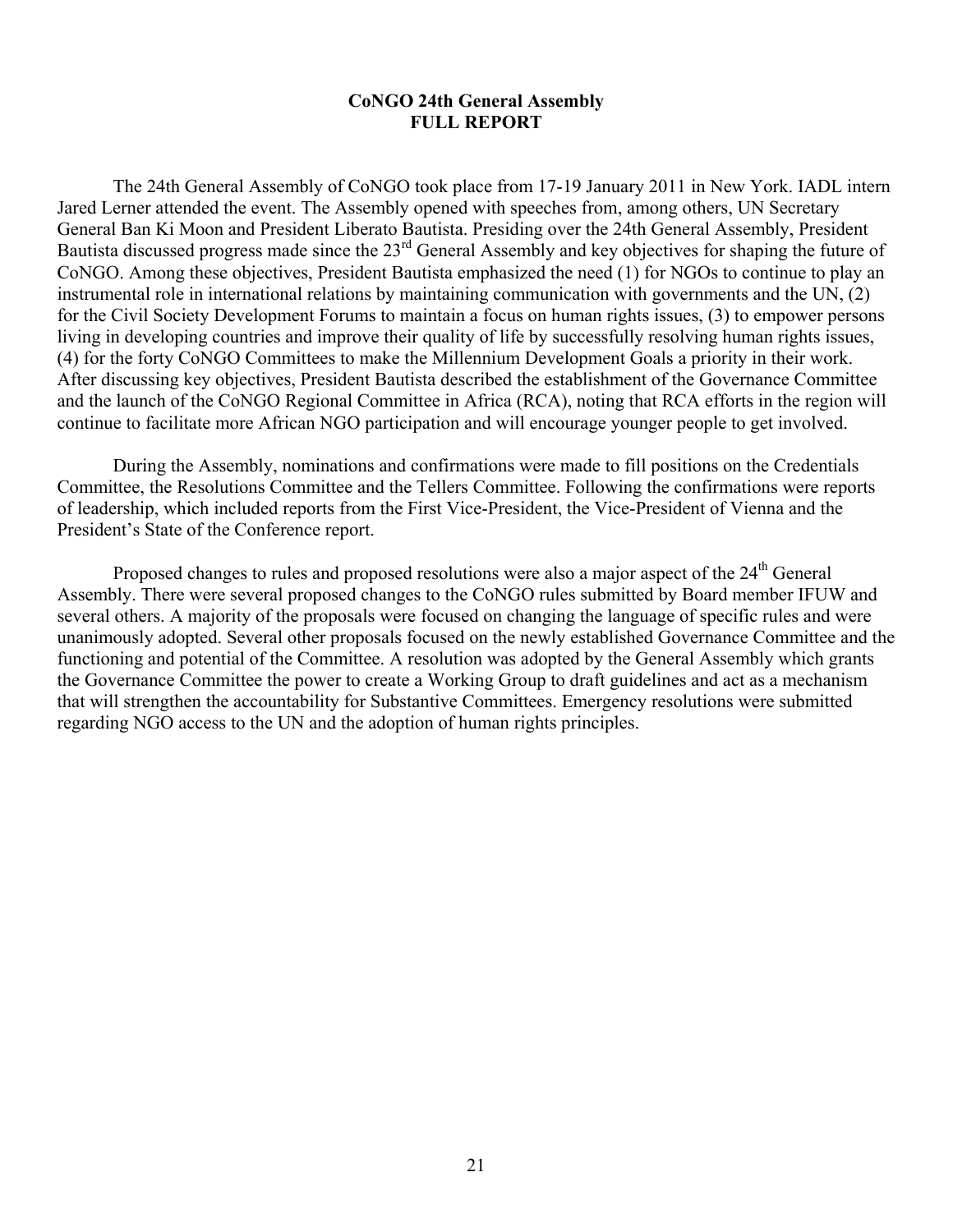

### **Economic and Social Council** Distr.: General

[date]

Original:

 **Commission on the Status of Women Fifty-fifth session**  22 February -4 March 2011 Item 3 (a) (i) of the provisional agenda\* **Follow-up to the Fourth World Conference on Women and to the twenty-third special session of the General Assembly, entitled "Women 2000: gender equality, development and peace for the twenty-first century": implementation of strategic objectives and action in critical areas of concern and further actions and initiatives: access and participation of women and girls to education, training, science and technology, including for the promotion of women's equal access to full employment and decent work** 

> **Statement submitted by African Action on AIDS, Associated Country Women of the World, Centre for Women the Earth the Divine, The, European Union of Women, Hadassah, The Women's Zionist Organization of America, Inc, International Alliance of Women, International Association of Democratic Lawyers (IADL), International Council of Jewish Women, International Council of Women / Conseil International des Femmes, International Federation for Home Economics, International Federation of Business and Professional Women, International Federation of Social Workers, National Council of German Women's Organizations, Salvation Army, The, Servas International, Socialist International Women, Soka Gakkai International, Soroptimist International, Women's Federation for World Peace International, Women's International Zionist Organization, World Association of Girl Guides & Girl Scouts, nongovernmental organizations in consultative status with the Economic and Social Council**

 <sup>\*</sup> E/CN.6/2011/1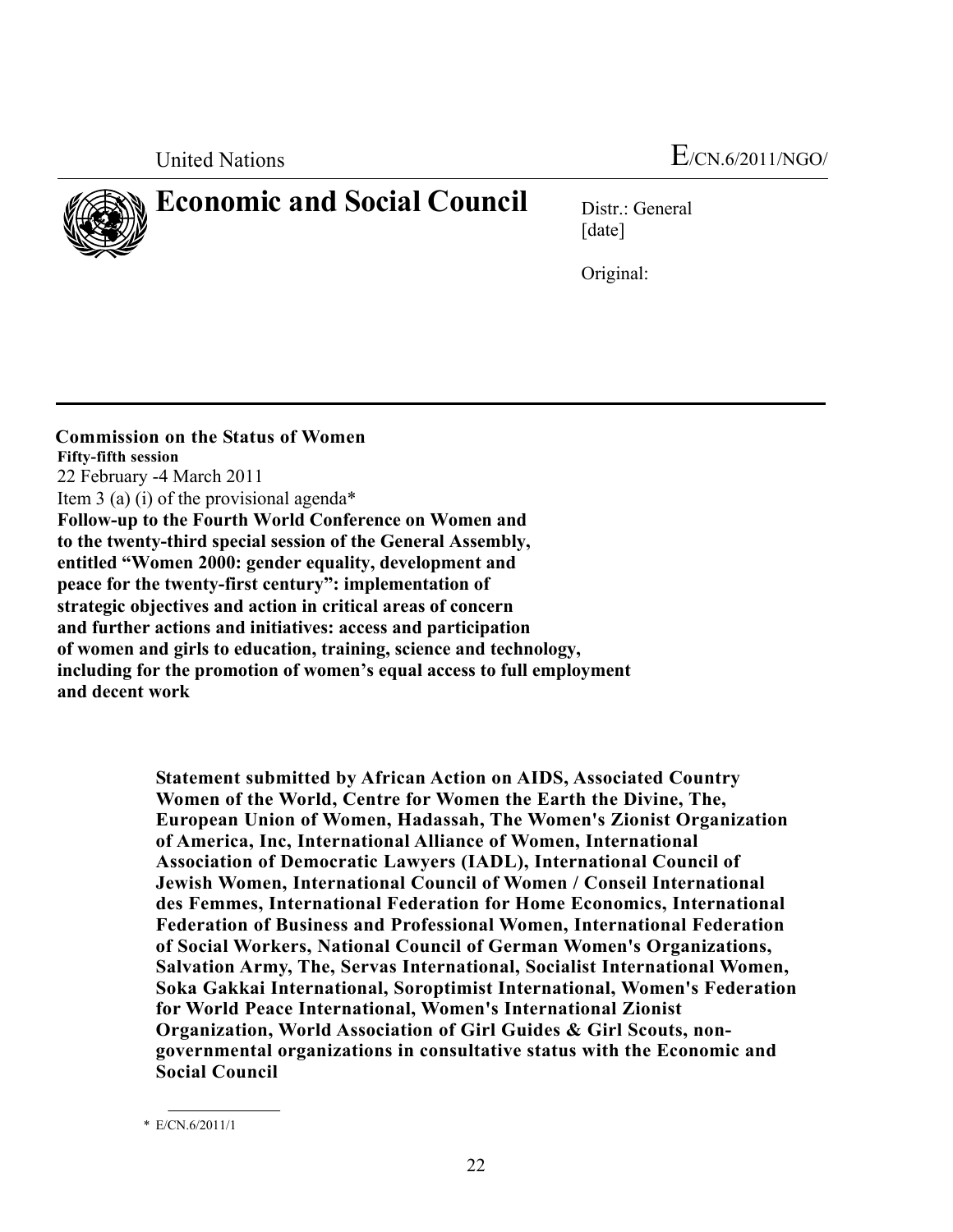The Secretary-General has received the following statement, which is being circulated in accordance with paragraphs 36 and 37 of Economic and Social Council resolution 1996/31.

We, the undersigned international and national non-governmental organisations in consultative status with ECOSOC, members of the Vienna NGO Committee on the Status of Women, present to the participants of the 55<sup>th</sup> session of the United Nations Commission on the Status of Women the following statement on

#### **Access and participation of women and girls to education, training, science and technology, including for the promotion of women's equal access to full employment and decent work**

for information and consideration:

Numerous UN documents and outcome documents of UN and other conferences highlight the importance of education, training and access to the full range of available academic and non academic training, in particular science and technology, including life-long learning for the development of women and society as a whole. To name a few:

- Paras 82 and 83 of the Beijing Platform for Action (BPfA) call for increasing women's access to, and retention in science and technology.
- Paras 74 and 82 of the outcome document of the Special Session of the General Assembly (SSGA) in 2000 reinforced the BPfA requests with regard to science and technology.
- The World Summit on the Information Society urged for the inclusion of women in new technologies at decision-making levels.
- More recently, the Commission on Science and Technology asked for the expansion of opportunities for science, technology and engineering education and research, and to provide broadband connectivity, especially for women.
- CEDAW and also ILO speak out against the discrimination of women regarding education, employment, fair wages and equal remuneration for work of equal value.
- Goal*s* No. 2 and 3 of the MDGs address gender equality and education.

The need for legal provisions regarding the inclusion of women and girls in education and training for science and technology has not been sufficiently met, and their empowerment has – in spite of all attempts and progress made so far – not been achieved. Women are carrying a heavier burden due to the current financial crisis because of the fact that reduction of government debt usually is associated with a tangible reduction of social services and benefits. Economic growth, economic recovery and development are driven by scientific and technological innovations; countries and societies cannot afford to neglect the value of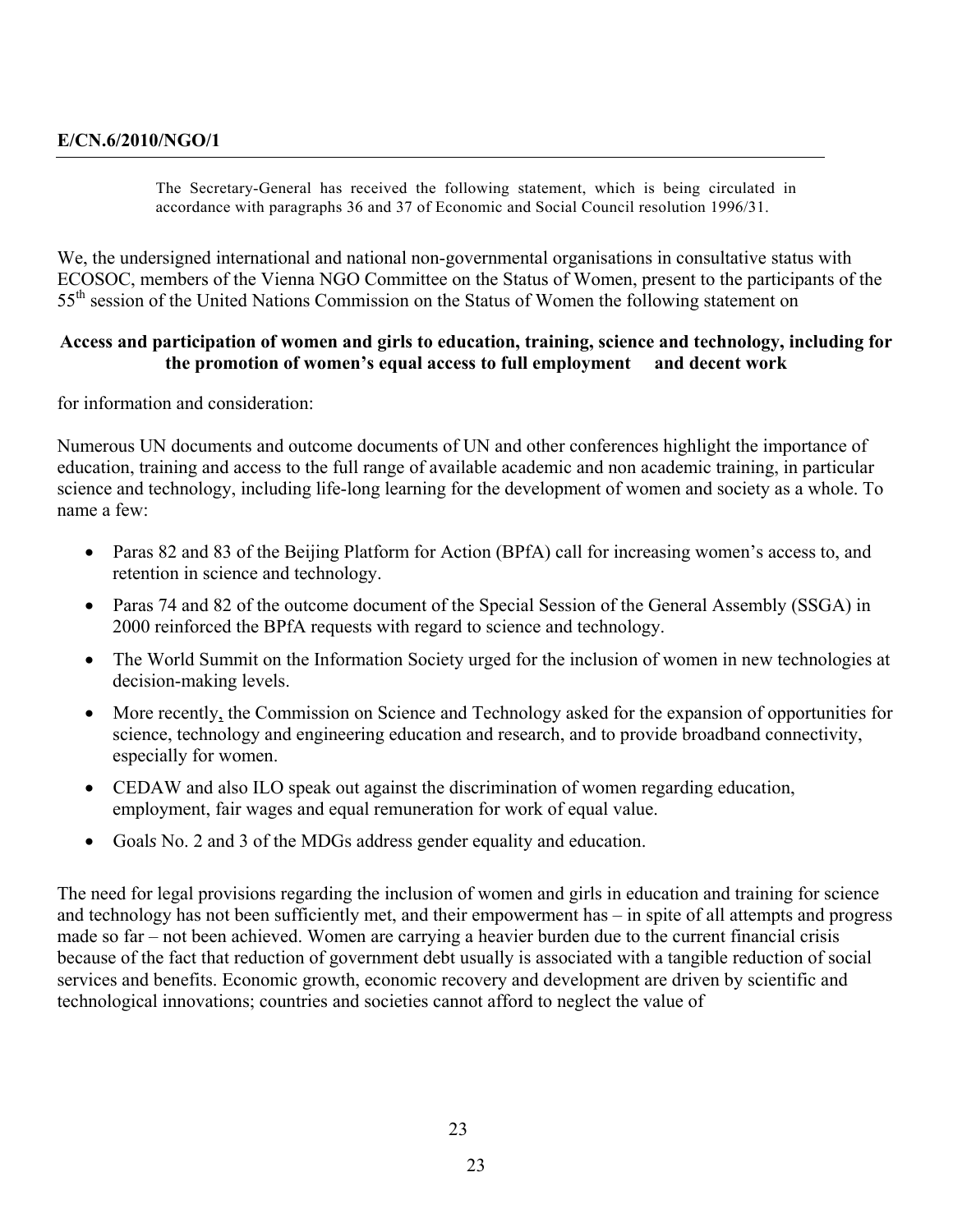women's and girls' talents in these fields. Advocating decent work for women is a "win-win" strategy for the economy and societies.

Therefore the undersigned NGOs

emphasize the importance of implementing measures to facilitate women's and girls' access to high quality education and training at all levels;

stress the need for support structures and policies to retain women as well as girls in education and training;

call for safe transport to teaching institutions, availability of separate sanitary facilities for both sexes as well as affordable and safe child and dependent care provisions;

underline the importance of guaranteeing women's access to the labour market;

call for legal measures ensuring the reconciliation of private and working life for women and men;

stress the importance of counteracting still prevailing gender stereotypes through revising curricula and textbooks and adopting non-discriminatory teaching methods and practices, as well as through carrying out media and educational campaigns in formal and non-formal settings;

recommend equality impact analyses based on sex-disaggregated data to change the existing gender dynamics in education and employment;

underline that decent work concerns not only decent working conditions, but also decent pay. It also covers the whole range of so-called social occupations, poorly paid, without the glamour of success stories, yet indispensable for societies;

strongly recommend promoting and supporting partnerships between governments, educational institutions, business and industry in order to end educational segregation, avoid over-representation of women in precarious employment, and encourage women and girls to enter career fields in science and engineering, traditionally viewed as male domains;

stress the importance of women's participation in shaping innovative policies concerning science and technology.

#### **Signatures:**

African Action on AIDS Associated Country Women of the World Centre for Women the Earth the Divine, The European Union of Women Hadassah, The Women's Zionist Organization of America, Inc International Alliance of Women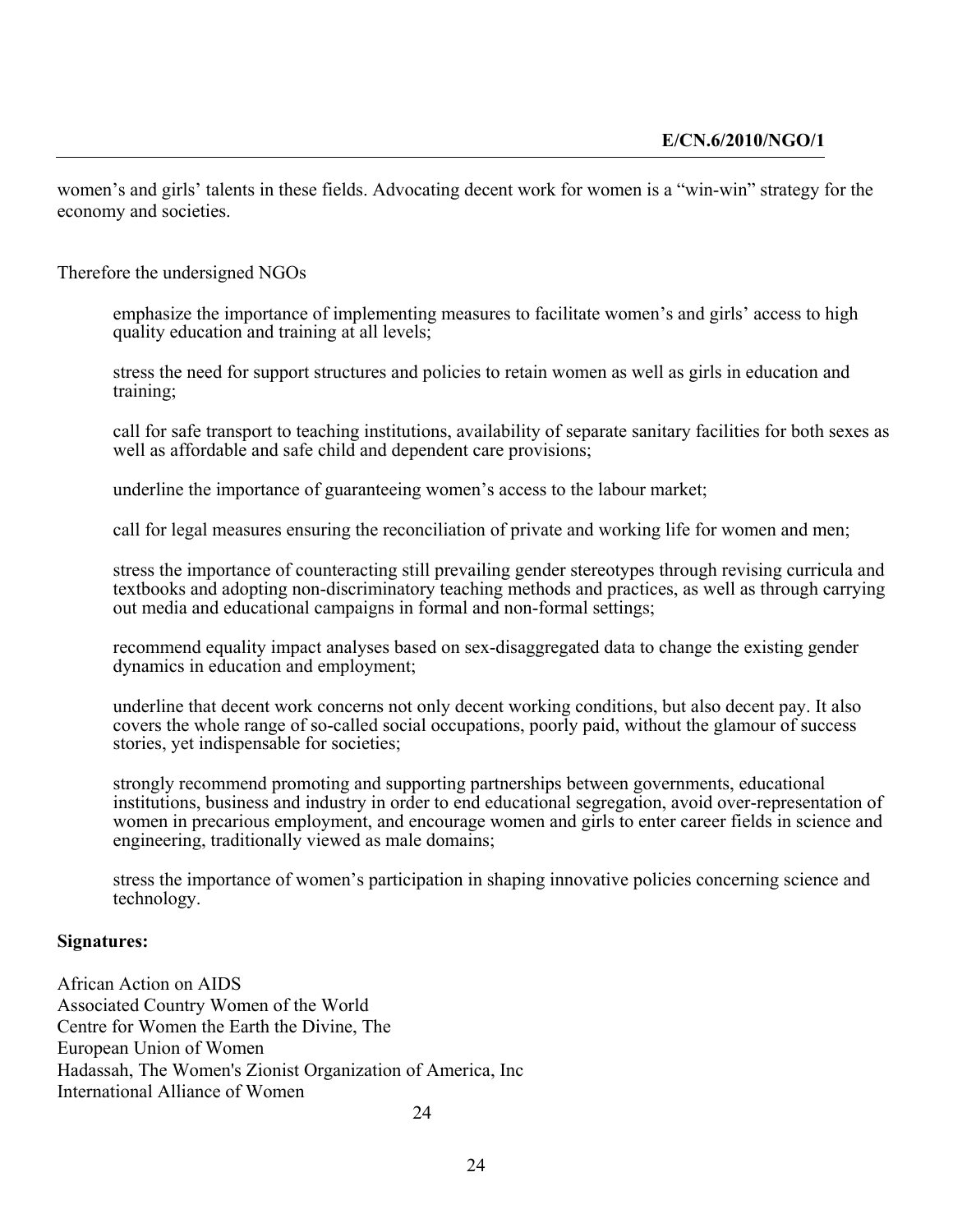#### **E/CN.6/2010/NGO/1**

International Association of Democratic Lawyers (IADL) International Council of Jewish Women International Council of Women / Conseil International des Femmes International Federation for Home Economics International Federation of Business and Professional Women International Federation of Social Workers National Council of German Women's Organizations Salvation Army, The Servas International Socialist International Women Soka Gakkai International Soroptimist International Women's Federation for World Peace International Women's International Zionist Organization World Association of Girl Guides & Girl Scouts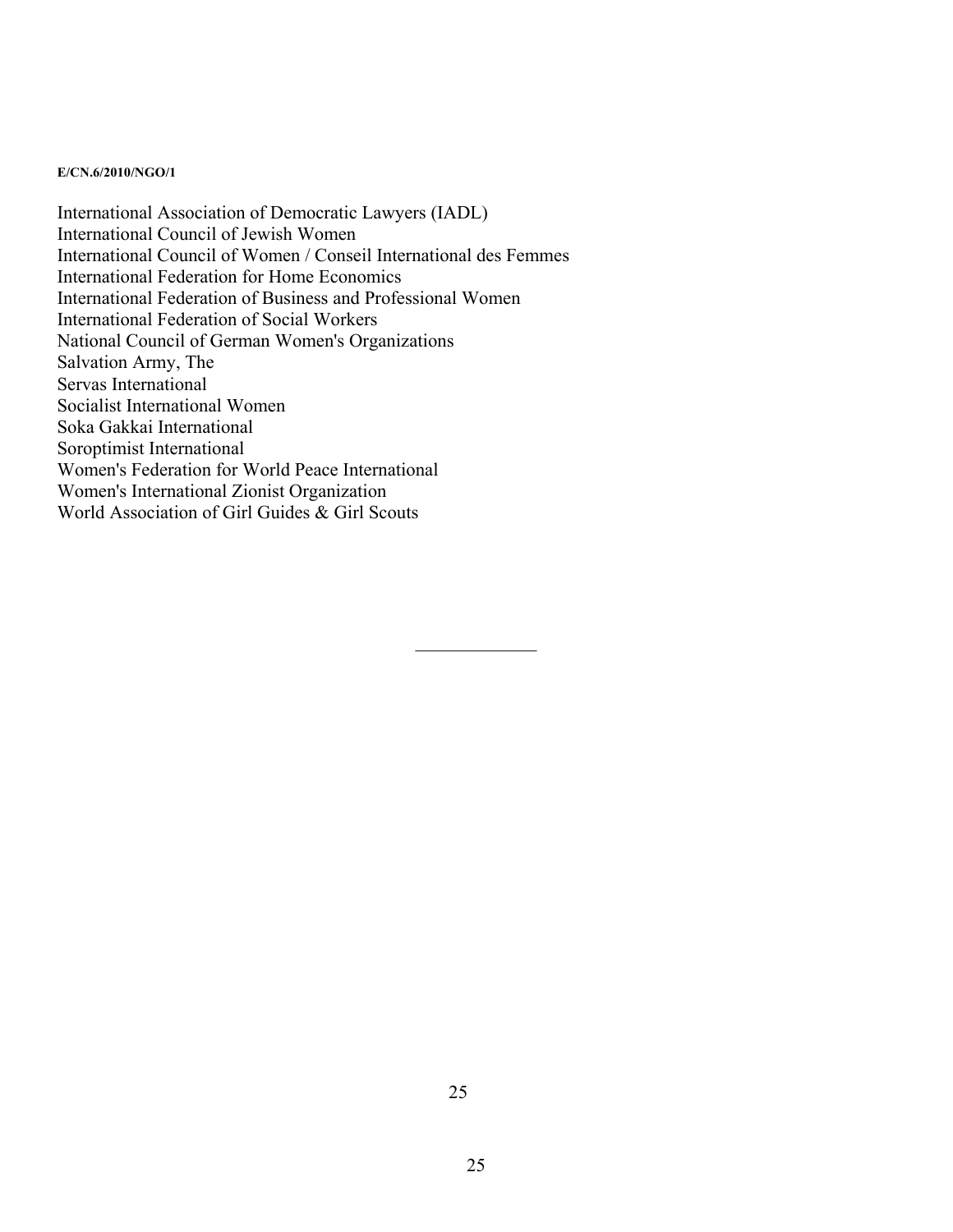#### **THE VIENNA NGO COMMITTEE ON THE STATUS OF WOMEN**

Chairperson: **Marlene Parenzan**  Kirchengasse 26/14 A-1070 Wien Internat. Federation of Business and Professional Women +43-699-192 36 910 marlene.parenzan@chello.at

#### First Vice-Chairperson: **Rosy Weiss**  Veithgasse 9/6 A-1030 Wien Internat. Alliance of Women +43-699-100 93 692 rosy.weiss@gmx.at

Second Vice-Chairperson**: Elisabeth Frei** Unterdorfstrasse 2 CH-3072 Ostermundigen The Salvation Army +41-319 321 501 elisabeth.frei@ swi.salvationarmy.org

Secretary: **Angelika Hofmann**  Schanzstrasse 47/40 A-1140 Wien Servas International +43-664-575 43 77 e.a.hofmann@utanet.at

Vice-Secretary: **Daniela Reiter**  Wurzbachtalgasse 23/12 A-1140 Wien Internat. Alliance of Women +43-699 105 26147 daniela.reiter@diereiter.at

Treasurer: **Eva-Maria Kodek-Werba**  Kramergasse 3 A-1010 Wien Zonta International +43-676-405 10 62 em.kodek-werba@aon.at

**Invitation To the meeting of the Vienna NGO Committee On the Status of Women** 

> Thursday, 20 January 2011 15.00h Room M019 (M-Building)

- 1. Welcome and apologies
- 2. Adoption of the agenda
- 3. Adoption of the minutes of November 25, 2010 and Matters arising from minutes
- 4. C*o*NGO General Assembly NY
- 5. 55<sup>th</sup> meeting of the CSW in NY
- 6. Progress report preparations for March 10, 2011 meeting
- 7. Amendment of the Statutes
- 8. Finance
- 9. Reports from Organisations
- 10. Any other business
- 11. Date and place of next meeting

Vienna, 12 January 2011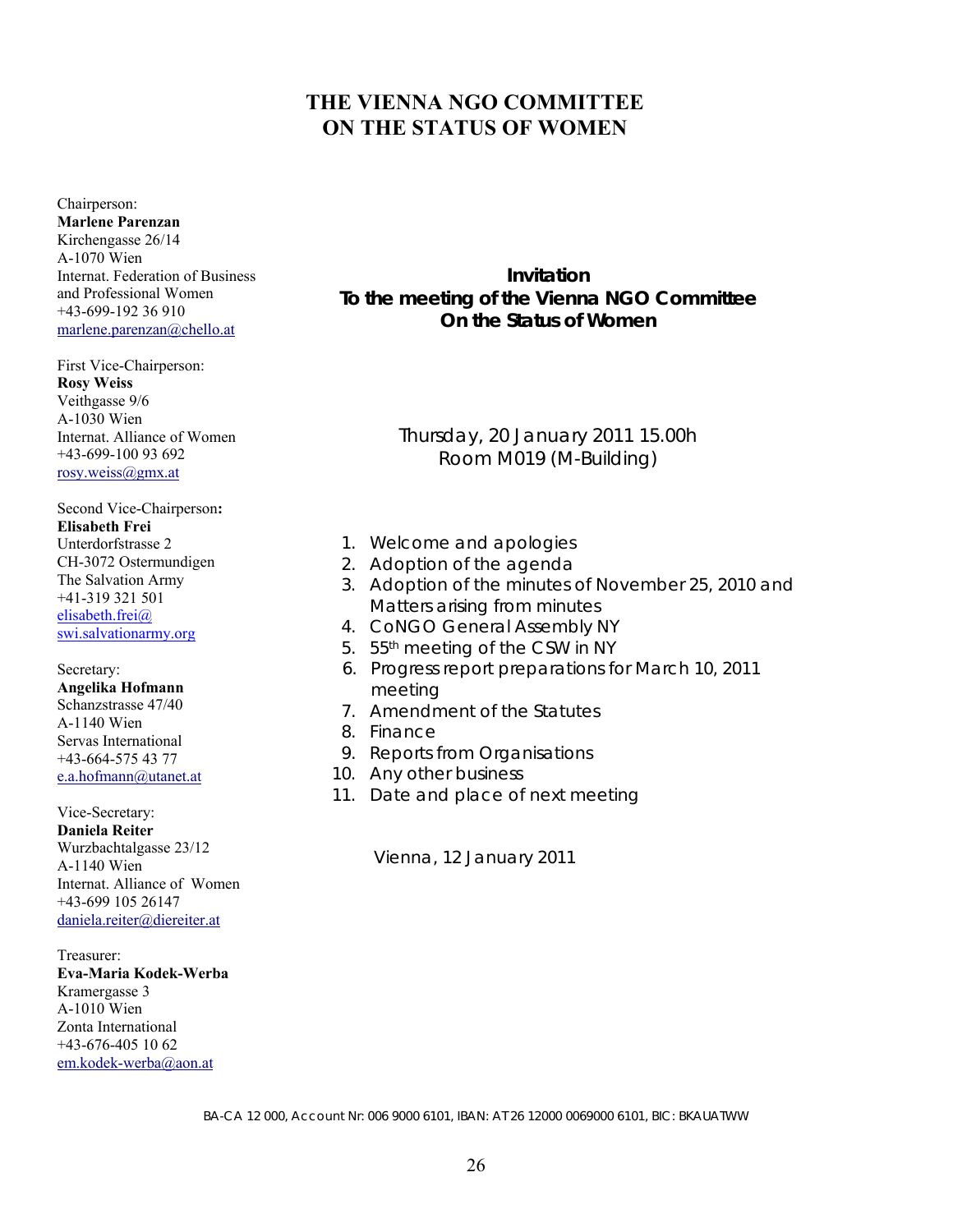

### NORMAN PAECH GAZA UND DAS FREE GAZA MOVEMENT

Norman Paech, emeritierter Professor für Völkerrecht der Universität Hamburg, 2005-2009 aussenpolitischer Sprecher der Fraktion Die Linke im Deutschen Bundestag, Mitglied des Wissenschaftlichen Beirats von IPPNW und ATTAC

war an Bord der Mavi Marmara im Rahmen des internationalen Konvois zur Durchbrechung der Blockade von Gaza am 31.Mai 2010 und zieht ein vorläufiges Resumé.

### ORT: ARTLOUNGE DES CAFE KORB Brandstätte 9 1010 Wien

öffentlich erreichbar mit U1,U3 (Stephansplatz)

#### ZEIT: 8.7. 2010 19:00

Internationale Vereinigung Demokratischer Juristinnen und Juristen Evelyn Dürmayer Lilian Hofmeister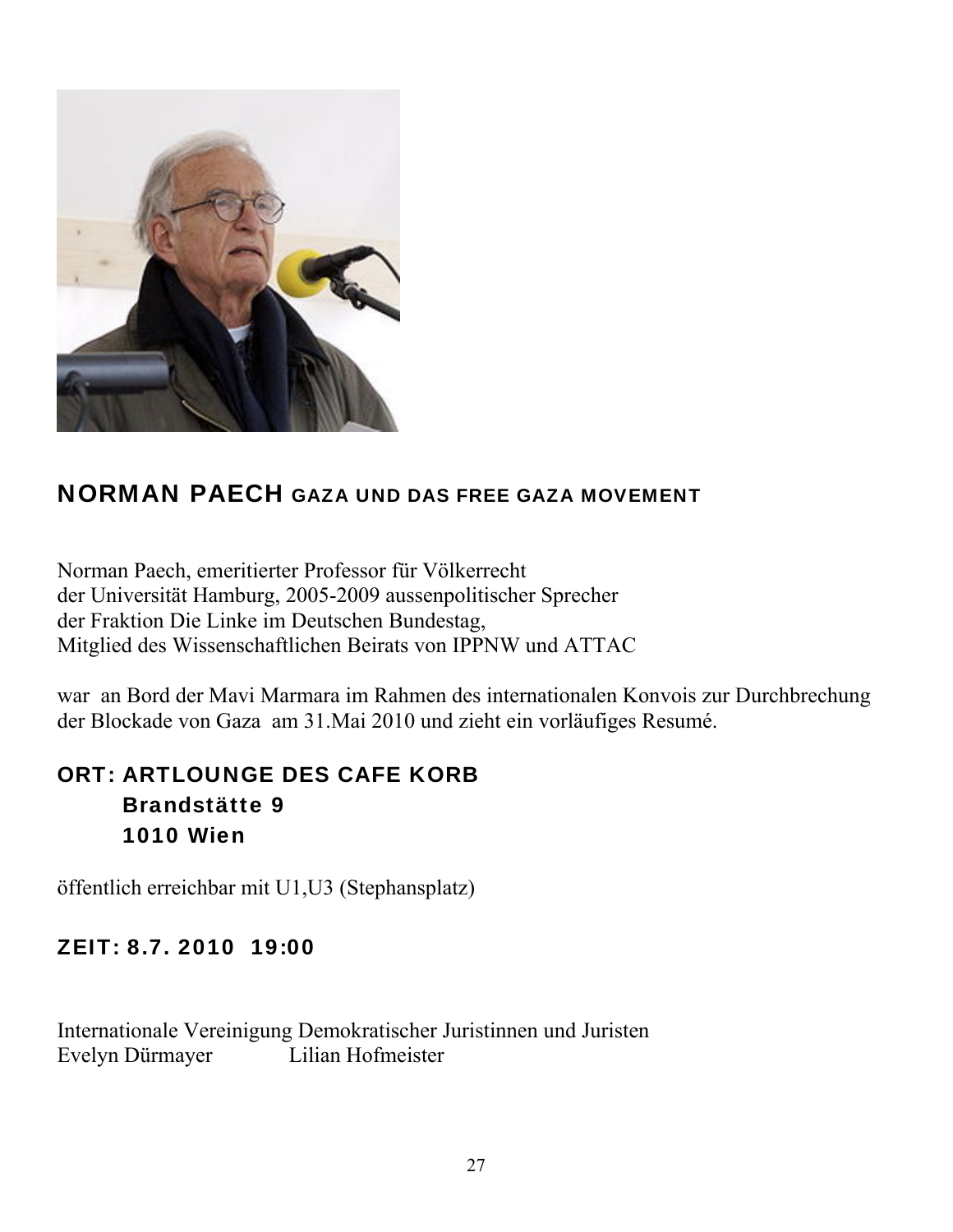

### **MANFRED NOWAK WAS IST FOLTER?**

**2004-2010 UN Sonderberichterstatter über Folter Leiter des Ludwig Boltzmann Institutes für Menschenrechte** 

**Resumé und Fokus auf Österreich Folterverbot und Gewalt gegen Kinder Human Rights Education** 

### **ORT: ARTLOUNGE CAFÉ KORB 1010 Wien, Brandstätte 9**

 **öffentlich erreichbar: U1, U3 (Stephansplatz) 1A, 2A und 3A (Brandstätte)** 

### **ZEIT: 18. Jänner 2011, 18:00**

### **JURISTISCHER SALON**

Freuen uns auf Ihr Kommen und Ihren Diskussionsbeitrag

**Forschungsplattform Human Rights in the European Context BIM Ludwig Boltzmann Institut für Menschenrechte IVDJ Internationale Vereinigung Demokratischer Juristinnen und Juristen Verein Frauenrechtsschutz Verein österreichischer Juristinnen**